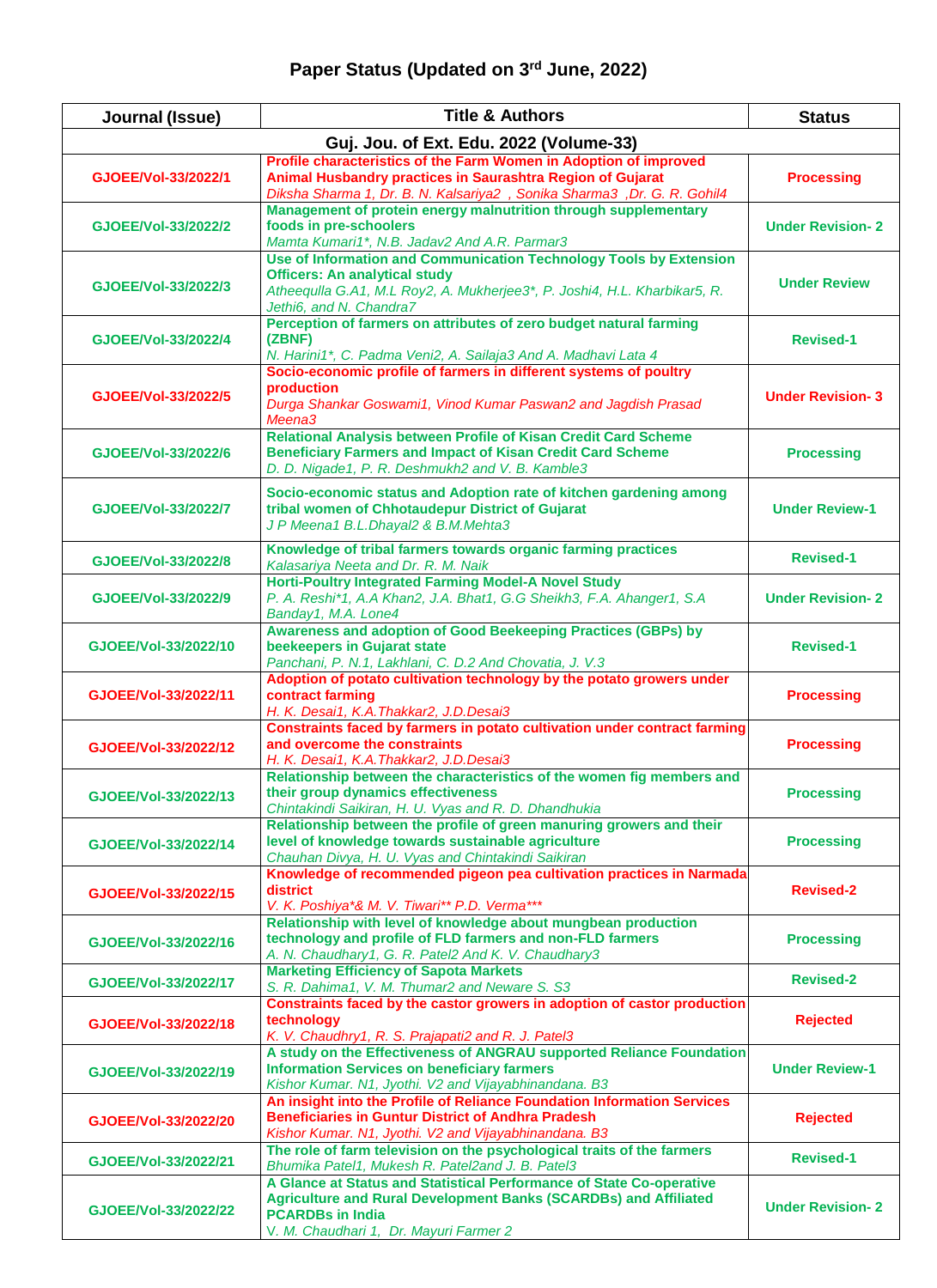| GJOEE/Vol-33/2022/23 | <b>Awareness of Farm Television among the Rural Farmers</b><br>Radhika Tanwar1*, Nitesh Tanwar* and Annu Devi Gora*                                                                                                           | <b>Processing</b>     |
|----------------------|-------------------------------------------------------------------------------------------------------------------------------------------------------------------------------------------------------------------------------|-----------------------|
| GJOEE/Vol-33/2022/24 | Perception of agricultural graduates towards agriculture as a profession<br>and the characteristics influencing their perception<br>Laveti Mohini Devi1 And M. K. Bariya2                                                     | <b>Revised-1</b>      |
| GJOEE/Vol-33/2022/25 | Effect of FoCT training on adoption of coconut tree climbing device for<br>harvesting coconuts<br>Chittaranjan Deka1, Lipika Nath2, Kishore Saikia3                                                                           | <b>Under Review-1</b> |
| GJOEE/Vol-33/2022/26 | Constraints faced in the usage of ICT tools by farmers in Anantapur<br>district of Andhra Pradesh<br>Jaswanth Naik, B1., Mukunda Rao, B2., Rambabu, P3. and Sree Rekha, M4.                                                   | <b>Processing</b>     |
| GJOEE/Vol-33/2022/27 | Scenario of Livestock Extension System, Its Organization and Regulation<br>in Kashmir Valley<br>Sheikh Shubeena1&2, Suchiradipta Bhattacharjee3, Saravanan Raj4                                                               | <b>Under Review-1</b> |
| GJOEE/Vol-33/2022/28 | Knowledge of farmers about recommended intervention of wheat crop<br>under RKVY<br>SunitaKumari and Nidhi                                                                                                                     | <b>Processing</b>     |
| GJOEE/Vol-33/2022/29 | Aqua-entrepreneurship for rural youth in a coastal Kerala village: a<br>success story<br>Vikas PA & Shinoj Subramannian                                                                                                       | <b>Under Review-1</b> |
| GJOEE/Vol-33/2022/30 | Relationship between profile of Nauroji novel users with their knowledge<br>of Nauroji novel organic liquid nutrients<br>H. A. Parmar1, Dr. Nethravathi. G2 and H.C.Chaudhari 3                                               | <b>Under Review-1</b> |
| GJOEE/Vol-33/2022/31 | Constraints faced by the farmers in adoption of improved practices of<br>onion production technology<br>Sandeep Kumar1, Nidhi2 and Brijesh Kumar Kushwaha3                                                                    | <b>Rejected</b>       |
| GJOEE/Vol-33/2022/32 | Relationship Between Profile of the Green Gram Growers and Their Level<br>of Knowledge about Recommended Green Gram Production Technology<br>in Anand District<br>Vaibhav B. Paradva1, Mukesh R. Patel2 and Pinakin C. Patel3 | <b>Under Review-1</b> |
| GJOEE/Vol-33/2022/33 | Knowledge of farmers about recommended intervention of wheat crop<br>under Rastriya Krishi Vikas Yojana (RKVY)<br>Sunitakumari and Nidhi                                                                                      | <b>Under Review-1</b> |
| GJOEE/Vol-33/2022/34 | A scale to measure core competency of extension field functionaries in<br>land resource inventory based watersheds<br>K. N. Ravi 1* And S. L. Patil 2                                                                         | <b>Under Review-1</b> |
| GJOEE/Vol-33/2022/35 | Assessment of Knowledge of Farm Women about Clean Milk Production<br><b>Practices</b><br>K. R. Khunt1, P. R. Kanani2, N. B. Jadav3                                                                                            | <b>Under Review-1</b> |
| GJOEE/Vol-33/2022/36 | Land utilization patterns among the farmers in the study area<br>Mukesh Choudhary1, K.L.Dangi2, S.S. Sisodia3, And Annu Devi Gora4                                                                                            | <b>Rejected</b>       |
| GJOEE/Vol-33/2022/37 | Knowledge and adoption of rice production technology by the farmers of<br>north Gujarat<br>C.M.Patel1 And G.R.Patel2                                                                                                          | <b>Revised-1</b>      |
| GJOEE/Vol-33/2022/38 | Adoption level of scientific dairy management practices among livestock<br>owners in Amreli district of Gujarat<br>1P. S. Kapadiya, 1P. N. Chaudhari, 2V. S. Parmar, 1M. R. Gadariya and 3N.<br><b>B.</b> Jadav               | <b>Revised-1</b>      |
| GJOEE/Vol-33/2022/39 | Knowledge level of dairy farmers regarding scientific dairy husbandry<br>practices in Amreli district<br>1P. S. Kapadiya, 1P. N. Chaudhari, 2V. S. Parmar, 1M. R. Gadariya and 3N.<br><b>B.</b> Jadav                         | <b>Under Review-1</b> |
| GJOEE/Vol-33/2022/40 | <b>Need for a Sound Veterinary Extension System for Improved Livestock</b><br><b>Production: A Review</b><br>Chethan Patil N. D.1*, Meenu Maheshwaran2, Sherin Maria Saji3 And Rahul<br>Dundesh Bellagi1                      | <b>Under Review-1</b> |
| GJOEE/Vol-33/2022/41 | Sources of information and use of mobile phones in major seed spices<br>growing states<br>Murlidhar Meena 1, M.K. Vishal 2, R. D. Meena 3, A.K. Verma 4 and S.R<br>Meena 5                                                    | <b>Under Review-1</b> |
| GJOEE/Vol-33/2022/42 | A study on attitude of PG scholars of agricultural extension towards<br>application of mobile technology using artificial intelligence technique<br>R.S. Parmar1, N.M. Vegad2 and Vishal Mehera3                              | <b>Under Review-1</b> |
| GJOEE/Vol-33/2022/43 | Relationship between the profile and the level of knowledge of banana<br>growers about integrated pest management<br>Meenu Maheswaran, Mahesh R. Patel and Snehal Patel                                                       | <b>Processing</b>     |
| GJOEE/Vol-33/2022/44 | Attitude of Cotton Growers towards Integrated Pest Management in<br><b>Surendranagar District of Gujarat</b><br>Rathwa Y. H.1, Dr. B. C. Bochalya2, Niki Thakor3 and Suraji Yugender<br>Reddy4                                | <b>Processing</b>     |
| GJOEE/Vol-33/2022/45 | Relationship between selected characteristics of cotton growers and<br>their knowledge about integrated pest management in surendranagar<br>district<br>Rathwa Y. H.1, Dr. B. C. Bochalya2 and Suraji Yugender Reddy3         | <b>Under Review-1</b> |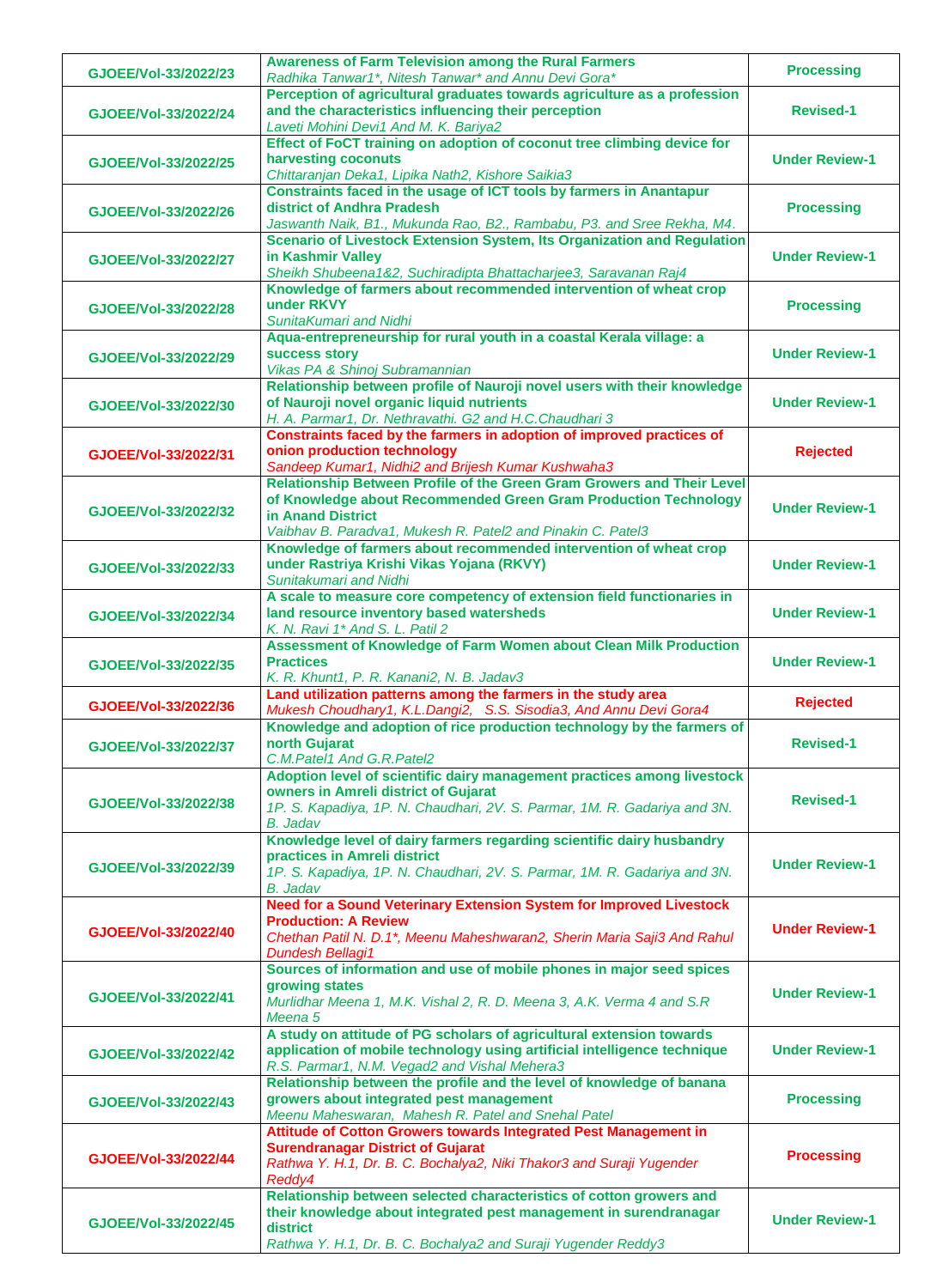| GJOEE/Vol-33/2022/46 | Association between selected characteristics of cotton growers and their<br>attitude towards integrated pest management in surendranagar district<br>Rathwa Y. H.1, Dr. B. C. Bochalya2 and Suraji Yugender Reddy3 | <b>Processing</b>     |
|----------------------|--------------------------------------------------------------------------------------------------------------------------------------------------------------------------------------------------------------------|-----------------------|
| GJOEE/Vol-33/2022/47 | Decision making pattern of farm women in animal husbandry practices<br>using machine learning<br>R.S. Parmar1, K. U. Chandravadia2, And V.I.Mehra2                                                                 | <b>Processing</b>     |
| GJOEE/Vol-33/2022/48 | Tribal farm women's knowledge towards clean milk production in<br><b>Chhotaudepur district</b><br>Kiran Chandravadia1, M.K. Bariya2, G.N. Thorat                                                                   | <b>Processing</b>     |
| GJOEE/Vol-33/2022/49 | Effect of IPM/IRM strategies for pink bollworm, Pectinophora gossypiella<br><b>Saunders infesting Bt cotton</b><br>R. D. Patel1, H. R. Desai2 And G. R. Bhanderi1                                                  | <b>Revised-1</b>      |
| GJOEE/Vol-33/2022/50 | Opinion of the students about online classes and examination<br>Simple Jain                                                                                                                                        | <b>Under Review-1</b> |
| GJOEE/Vol-33/2022/51 | Utilization of ICT tools for agricultural information's by the farmers in<br><b>Banka district of Bihar</b><br>Rishu Anand*; Dipak Kumar Bose**                                                                    | <b>Processing</b>     |
| GJOEE/Vol-33/2022/52 | Participation of Young Generation of Practising Dairy farmers in Family<br><b>Dairy Farming</b><br>Mahammad Shafi R. Sk.1 and Chauhan, N. B2.                                                                      | <b>Processing</b>     |
| GJOEE/Vol-33/2022/53 | <b>Qualities Responsible To Shape The Family Dairy Farming Skilfulness</b><br><b>Amongst The Sons of Practising Dairy Farmers</b><br>Mahammad Shafi R. Sk.1 and Chauhan, N. B2.                                    | <b>Processing</b>     |
| GJOEE/Vol-33/2022/54 | Constraints perceived by the small and marginal farmers in western zone<br>of Maharashtra<br>Dangi Pooja Arun1, Joginder Singh Malik2 And Jyoti Vishwakarma3                                                       | <b>Revised-1</b>      |
| GJOEE/Vol-33/2022/55 | <b>Constraints hindering participation of farmers in Krishi Mahotsav</b><br>Jagadeeswari Boppana*, J. B. Patel** and Hemlata Saini***                                                                              | <b>Revised-1</b>      |
| GJOEE/Vol-33/2022/56 | Constraints faced by FLD and non FLD farmers in adoption of castor<br>production technology in Banaskantha district of Gujarat state<br>D. M. Kakkad1, G. R. Patel2, S. R. Patel3                                  | <b>Processing</b>     |
| GJOEE/Vol-33/2022/57 | A Study of AICT Awareness among the Participants of Training<br>Programme of Reproductive Biology Research Unit, AAU, Anand<br>Krunal C. Kamani                                                                    | <b>Processing</b>     |
| GJOEE/Vol-33/2022/58 | Factors Influencing the Utilization Pattern of Kisan Mobile Advisory<br>Service                                                                                                                                    | <b>Under Review-1</b> |
|                      |                                                                                                                                                                                                                    |                       |
| GJOEE/Vol-33/2022/59 | K.V. Patil1*and V.T. Patel2<br>Rural women in household production system: constraints and<br>suggestions with extension strategies                                                                                | <b>Processing</b>     |
| GJOEE/Vol-33/2022/60 | Maulika Patel1 and M. R. Bhatt2<br>Socio-personal profile of rural women regarding participation in<br>household production system of Navsari district                                                             | <b>Processing</b>     |
| GJOEE/Vol-33/2022/61 | Maulika Patel1 and M. R. Bhatt2<br>Factors governing food security among rural households in tribal district<br>of South Gujarat                                                                                   | <b>Under Review-1</b> |
| GJOEE/Vol-33/2022/62 | Vishal S Thorat1, Y. A. Garde2 And Krishna Patil2<br>Association between selected characteristics and overall technological<br>gap of the tribal fennel growers                                                    | <b>Under Review-1</b> |
| GJOEE/Vol-33/2022/63 | H.A.Chaudhari1, P.B.Chaudhary2 and J. J. Mistry<br>Constraints faced by the tribal fennel growersin adoption of<br>recommended fennel production technology                                                        | <b>Under Review-1</b> |
| GJOEE/Vol-33/2022/64 | H.A.Chaudhari1, J.J.Mistry2 and P.B.Chaudhary3<br>A study on constraints faced by scientists and their suggestions                                                                                                 | Revised-1             |
| GJOEE/Vol-33/2022/65 | *Rahul Dundesh Bellagi1 Dr. H. B. Patel2 Chethan Patil N D1<br>The temperature trend over three decades                                                                                                            | <b>Under Review-1</b> |
| GJOEE/Vol-33/2022/66 | M.C. Chopada, K.V. Malam and D.R. Vaghasiya<br>Influence of N, P and K nano fertilizers on growth, yield attributes and<br>yield of wheat (Triticum aestivum L.)                                                   | <b>Under Review-1</b> |
| GJOEE/Vol-33/2022/67 | K.V. Malam1*, R.M. Solanki2, V.R. Malam3 And K.B. Parmar4<br>Basic Agricultural Awareness among Rural Adolescent Boys in Adopted<br><b>Villages of KVK Arnej</b>                                                   | <b>Under Review-1</b> |
| GJOEE/Vol-33/2022/68 | G. R. Jadeja1 and J. K. Patel2<br>Socio-Economic Profile of Farmers Cultivated GAR-13 Variety of Rice in<br><b>Kheda District of Middle Gujarat</b>                                                                | <b>Revised-2</b>      |
| GJOEE/Vol-33/2022/69 | Ganga Devi and Roshni Bhoi<br><b>Trend of Market Price and Seasonality of Soybean in Gujarat</b>                                                                                                                   | <b>Under Review-1</b> |
| GJOEE/Vol-33/2022/70 | Ganga Devi and Priyanka Parmar<br>Antecedents of the managerial efficiency of the inland fish farmers                                                                                                              | <b>Under Review-1</b> |
| GJOEE/Vol-33/2022/71 | P. H. Patel1, J. K. Patel2 and S. G. Rathava4<br>Managerial efficiency of the inland fish farmers<br>P. H. Patel1, J. K. Patel2, J. H. Bhatt3                                                                      | <b>Under Review-1</b> |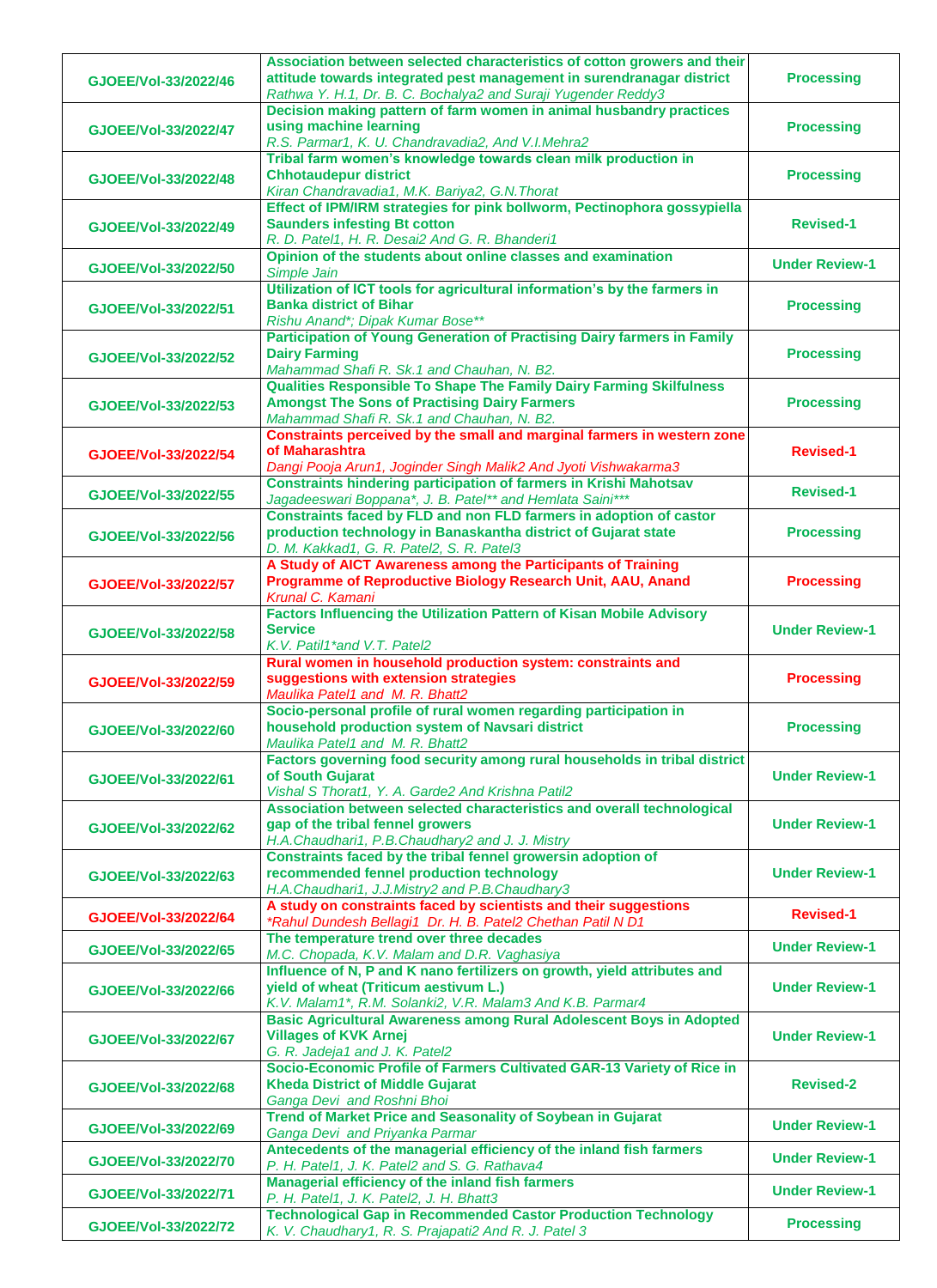| GJOEE/Vol-33/2022/73  | <b>Growth and Export Trends of Major Spices in India: An Analytical Study</b><br>Dr. Rachna Bansal 1* & Mohit Kumar 2                                                                                                               | <b>Under Review-1</b> |
|-----------------------|-------------------------------------------------------------------------------------------------------------------------------------------------------------------------------------------------------------------------------------|-----------------------|
| GJOEE/Vol-33/2022/74  | Views of sorghum growers about cofs 29 variety regarding its usefulness<br>in Kheda district of Gujarat<br>P. K. Sharma1, K. D. Tankodara2, K. A. Prajapati3, M. K. Choudhary4                                                      | <b>Under Review-1</b> |
| GJOEE/Vol-33/2022/75  | Factors affecting perceived usefulness of the sorghum growers about<br>cofs 29 variety in Kheda district<br>K. D. Tankodara1, P. K. Sharma2, M. K. Choudhary3, K. A. Prajapati4                                                     | <b>Under Review-1</b> |
| GJOEE/Vol-33/2022/76  | ICT operational self-confidence of the farmers in Anand district of<br><b>Gujarat</b><br>K. D. Tankodara1, N. B. Chauhan2 And P. K. Sharma3                                                                                         | <b>Under Review-1</b> |
| GJOEE/Vol-33/2022/77  | Problems realized by the sorghum growers while utilizing cofs 29 variety<br>in Kheda district<br>K. A. Prajapati1, M. K. Choudhary2, K. D. Tankodara3, P. K. Sharma4                                                                | <b>Under Review-1</b> |
| GJOEE/Vol-33/2022/78  | <b>Job Stress among employees of Anand Agricultural University</b><br>Deep M. Kakkad1 and Sunil R. Patel2                                                                                                                           | <b>Under Review-1</b> |
| GJOEE/Vol-33/2022/79  | Stress symptoms experienced and stress coping actions taken by<br>employees of Anand Agricultural University<br>Deep M. Kakkad1 and Sunil R. Patel2                                                                                 | <b>Under Review-1</b> |
| GJOEE/Vol-33/2022/80  | Relationship between profile of employees of Anand Agricultural<br>University and their job stress<br>Deep M. Kakkad1 and Sunil R. Patel2                                                                                           | <b>Under Review-1</b> |
| GJOEE/Vol-33/2022/81  | Adoption level of private bio-fertilizers by farmers of Navsari district of<br>south Gujarat<br>Karravula Rakesh1, Dr. R. M. Naik2 and Kalasariya Neeta3                                                                            | <b>Revised-1</b>      |
| GJOEE/Vol-33/2022/82  | Constraints faced by farmers in use of private bio-fertilizers<br>Karravula Rakesh1, Dr. R. M. Naik2 and Kalasariya Neeta3                                                                                                          | <b>Revised-1</b>      |
| GJOEE/Vol-33/2022/83  | Impact of Front Line Demonstration on knowledge level of rose growers<br>about INM in rose<br>A. B. Parmar and P. C. Patel                                                                                                          | <b>Revised-1</b>      |
| GJOEE/Vol-33/2022/84  | Decision making of farm women in dairy occupation<br>R. U. Chaudhari1, U. M. Patel2 and G.N. Thorat3                                                                                                                                | <b>Revised-2</b>      |
| GJOEE/Vol-33/2022/85  | Attitude of rural youth towards farming as a major occupation<br>Y. M. Patel1 and M. R. Bhatt2                                                                                                                                      | <b>Processing</b>     |
| GJOEE/Vol-33/2022/86  | A study on attitude assessment of women towards kitchen gardening<br>Hemlata Saini, N. B. Chauhan And J. B Patel                                                                                                                    | <b>Processing</b>     |
| GJOEE/Vol-33/2022/87  | Attitude of member farmers towards vegetable producers' organisation<br>in Pune distric<br>Swati Khandave1, M.R.Prajapati2, V.T.Patel3. Ashok Patel4                                                                                | <b>Processing</b>     |
| GJOEE/Vol-33/2022/88  | <b>Construction of a Scale for Measuring Entrepreneurial Behaviour of</b><br><b>Members of Farmer Producers' Organization (FPO)</b><br>Swati Khandave1, M.R.Prajapati2, V.T.Patel3. Ashok Patel4                                    | <b>Processing</b>     |
| GJOEE/Vol-33/2022/89  | Level of knowledge of farmers in relation to plant protection measures in<br>groundnut crop in Banaskantha district<br>R. H. Gajera1, A. S. Shaikh2 And K. N. Raval3                                                                | <b>Processing</b>     |
| GJOEE/Vol-33/2022/90  | <b>Agricultural Diversification among the farmers of Banaskantha District</b><br>Dudhatara.H.C1, J.K.Patel2 And K.N.Raval 3                                                                                                         | <b>Under Review-1</b> |
| GJOEE/Vol-33/2022/91  | Association between selected characteristics of the farmer and<br><b>Agricultural diversification</b><br>Dudhatara.H.C1, J.K.Patel2 And H.A.Parmar3                                                                                 | <b>Under Review-1</b> |
| GJOEE/Vol-33/2022/92  | Constraints perceived by the farmers in agricultural diversification<br>Dudhatara.H.C1, J.K.Patel2 And K.N.Raval3                                                                                                                   | <b>Revised-1</b>      |
| GJOEE/Vol-33/2022/93  | <b>Empowering Rural Mass through Generation of Cleaner Energy and</b><br><b>Nutrient-Rich Bio-Fertilizer</b><br>Vinit Modi1, J.K. Patel2 and S.M. Patel3                                                                            | <b>Under Review-1</b> |
| GJOEE/Vol-33/2022/94  | Analysis of factorial experiments for agricultural research using digital<br>tool<br>R.S. Parmar1, G. J. Kamani2 And B.A.Amin2                                                                                                      | <b>Processing</b>     |
| GJOEE/Vol-33/2022/95  | Association between characteristics of groundnut growers and their level<br>of knowledge about plant protection measures<br>R. H. Gajera1, K. N. Raval2 And A. S. Shaikh3                                                           | <b>Under Review-1</b> |
| GJOEE/Vol-33/2022/96  | <b>Training Needs of ATMA Personnel of middle Gujarat</b><br>B. D. Patel1, A. G. Sukhdia2 and G. N. Thorat3                                                                                                                         | <b>Under Review-1</b> |
| GJOEE/Vol-33/2022/97  | Awareness of maize growers regarding late wilt disease in maize<br>B.N. Thakker and G. N. Thorat                                                                                                                                    | <b>Under Review-1</b> |
| GJOEE/Vol-33/2022/98  | Profile of the dairy farmesrs and their knowledge regarding clean milk<br>production<br>G. N. Thorat1, D. C. Patel2 and Kiran Chandravadia3                                                                                         | <b>Under Review-1</b> |
| GJOEE/Vol-33/2022/99  | Migration behaviour of tribal families of Dahod district of Gujarat<br>G. N. Thorat1., G. J. Patel2 and U. M. Patel 3                                                                                                               | <b>Under Review-1</b> |
| GJOEE/Vol-33/2022/100 | <b>Contribution of Azospirillum brasilense and Vermicompost in</b><br>enhancement of plant growth attributes, yield variables, physical<br>attributes and conservation of sustainable agriculture in custard apple<br>cv. Balanagar | <b>Revised-1</b>      |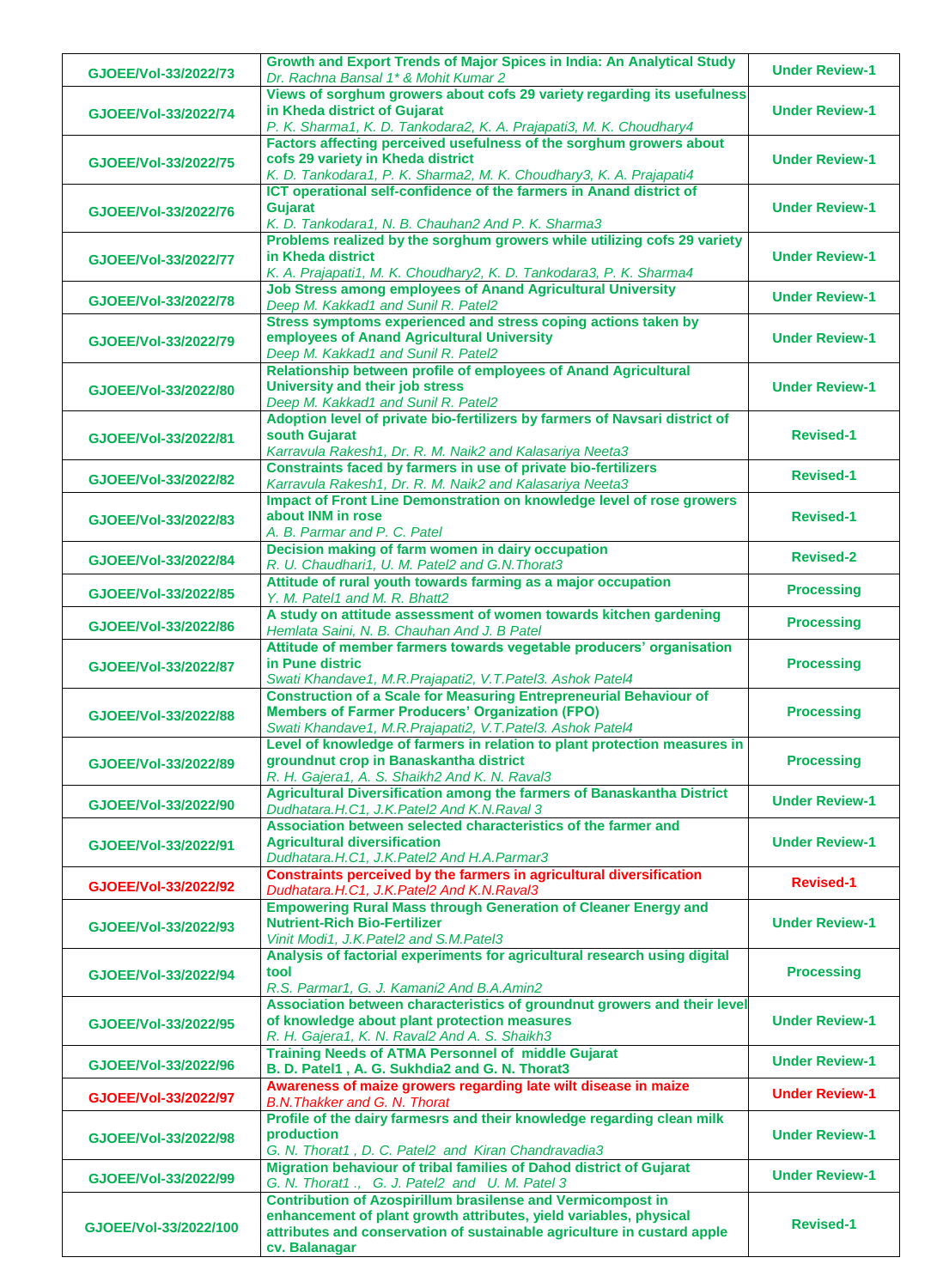| Yogendra Singh*1, Prerak Bhatnagar2 and Yogendra Kumar Sharma3 |  |
|----------------------------------------------------------------|--|
|                                                                |  |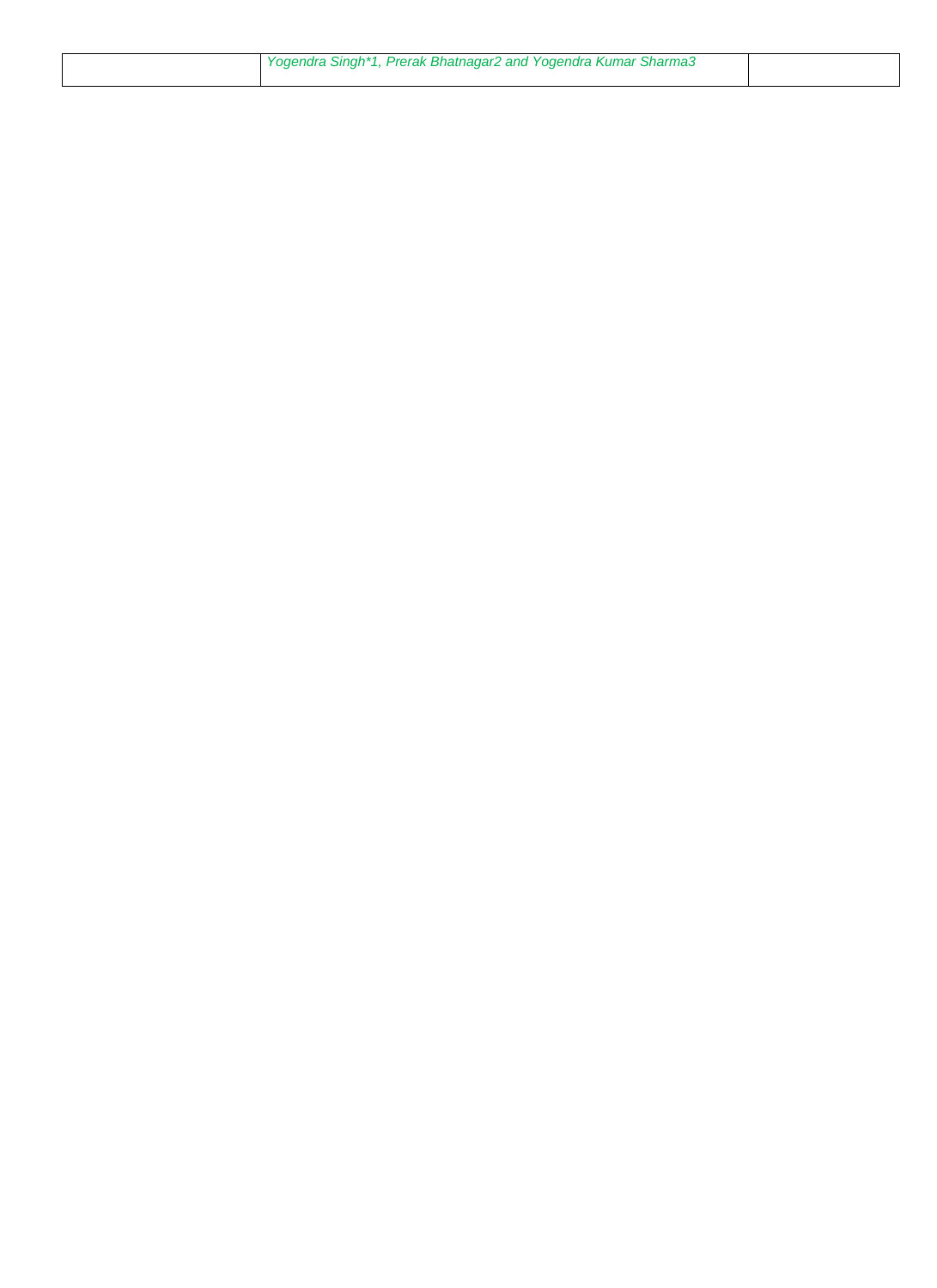## **Published**

| Journal (Issue)      | <b>Title &amp; Authors</b>                                                                                                                                                                      | <b>Status</b> |
|----------------------|-------------------------------------------------------------------------------------------------------------------------------------------------------------------------------------------------|---------------|
|                      | Guj. Jou. of Ext. Edu. 2021 (Volume-32) Issue-1                                                                                                                                                 |               |
| GJOEE/Vol-32/2021/1  | A scale to measure dairy farmers awareness about climate change issues and<br>its variability<br>R. S. Ghasura, Durga Rani V. and Rana Ranjit Singh                                             | Published     |
| GJOEE/Vol-32/2021/2  | Influence of smallholder farmers' specific characteristics on food security<br>status in Makurdi local<br>government area of Benue state Nigeria<br>G. O. John, U. D. Omede and B. N. Kalsariya | Published     |
| GJOEE/Vol-32/2021/3  | Impact of training programmes on enhancement of knowledge and skill of<br>agriculture extension functionaries<br>Sheema khan, Quadri Javeed Ahmad Peer and Kaiser M. Malik                      | Published     |
| GJOEE/Vol-32/2021/4  | Knowledge and adoption of recommended scientific practices of castor<br>growers about castor cultivation<br>C. B. Damor, D.M.Rathod and C. D. Chauhan                                           | Published     |
| GJOEE/Vol-32/2021/5  | Relationship between profile and knowlegde level of member farmers of gram<br>panchayat about<br>Pradhan Mantri Fasal Bima Yojana<br>C. D. Chauhan and J. B. Patel                              | Published     |
| GJOEE/Vol-32/2021/6  | Purchasing behaviour of farmers towards herbicides for soybean crop<br>S. P. Padaliya, R. K. Ramoliya and R. S. Pundir                                                                          | Published     |
| GJOEE/Vol-32/2021/7  | Attitude of farmers towards adopted different cropping systems<br>Payal R. Patel and H. U. Vyas                                                                                                 | Published     |
| GJOEE/Vol-32/2021/8  | Development of a scale to measure the attitude of extension personnel<br>towards e-extension<br>Yeragorla Venkata Harikrishna, J. B. Patel and Vinaya Kumar, H. M.                              | Published     |
| GJOEE/Vol-32/2021/9  | Utilization of smartphone applications by farmers in agriculture<br>Ravikumar Chaudhari, J. B. Patel and P. C. Patel                                                                            | Published     |
| GJOEE/Vol-32/2021/10 | Impact of frontline demonstrations on transfer of technology for management<br>of chickpea pod<br>borer<br>Shakti Khajuria, A. K. Rai and Raj Kumar                                             | Published     |
| GJOEE/Vol-32/2021/11 | Sway to selected factors for leadership behaviour of women sarpanch under<br>panchayati raj system<br>Nikita Thakor and J. K. Patel                                                             | Published     |
| GJOEE/Vol-32/2021/12 | Adoption of climate resilient technologies by farmers<br>Yeragorla Venkata Harikrishna and Seema Naberia                                                                                        | Published     |
| GJOEE/Vol-32/2021/13 | Adoption of recommended wheat production technology by wheat growers<br>under seed village programme<br>G. K. Bhabhor and N. D. Makwana                                                         | Published     |
| GJOEE/Vol-32/2021/14 | An analysis of students' perception and usage of social media in agriculture<br>G. Jaya, S. B. Ramya Lakshmi and G. Dileep Kumar                                                                | Published     |
| GJOEE/Vol-32/2021/15 | Development of scale to measure the attitude of farmers towards i-khedut<br>portal<br>Rupal Asari, M. R. Patel and Meenu Maheswaran                                                             | Published     |
| GJOEE/Vol-32/2021/16 | Viewing behaviour of farmers towards DD Kisan channel<br>Krishna J. Parmar, H. Saini and Samreen Saba                                                                                           | Published     |
| GJOEE/Vol-32/2021/17 | Factors responsible to form attitude of the postgraduate scholars of agricultural<br>extension and communion towards extension<br>N.M. Vegad and N. B. Chauhan and Vinaya Kumar H. M.           | Published     |
| GJOEE/Vol-32/2021/18 | Knowledge about artificial insemination in milch animals amongst the dairy<br>farmers<br>G. N. Thorat and K. N. Wadhwani                                                                        | Published     |
| GJOEE/Vol-32/2021/19 | Relationship between profile of ATMA beneficiary farmers and their perceived<br>effectiveness of<br><b>ATMA</b><br>P. P. Kharade and J. K. Patel                                                | Published     |
| GJOEE/Vol-32/2021/20 | Economic impact of onion research on farmers economy<br>C. M. Gulave, R. S. Nirpal and B. S. Kakad                                                                                              | Published     |
| GJOEE/Vol-32/2021/21 | Effect of conventional and non-conventional chemicals to prevent bunch<br>compactness of Thompson seedless grape<br>Mohammad Gulab Omari and Mohammad Umar Abid                                 | Published     |
| GJOEE/Vol-32/2021/22 | Attitude of farmers towards i-khedut portal<br>Rupal Asari, M. R. Patel and Meenu Maheswaran                                                                                                    | Published     |
| GJOEE/Vol-32/2021/23 | A study on chemically induced loose bunch production in Thompson seedless<br>grape<br>Mohammad Gulab Omari and Mohammad Umar Abid                                                               | Published     |
| GJOEE/Vol-32/2021/24 | Impact of training on knowledge level of rose growers about rose production<br>technology<br>A. B. Parmar, P. C. Patel and A. C. Vaidya                                                         | Published     |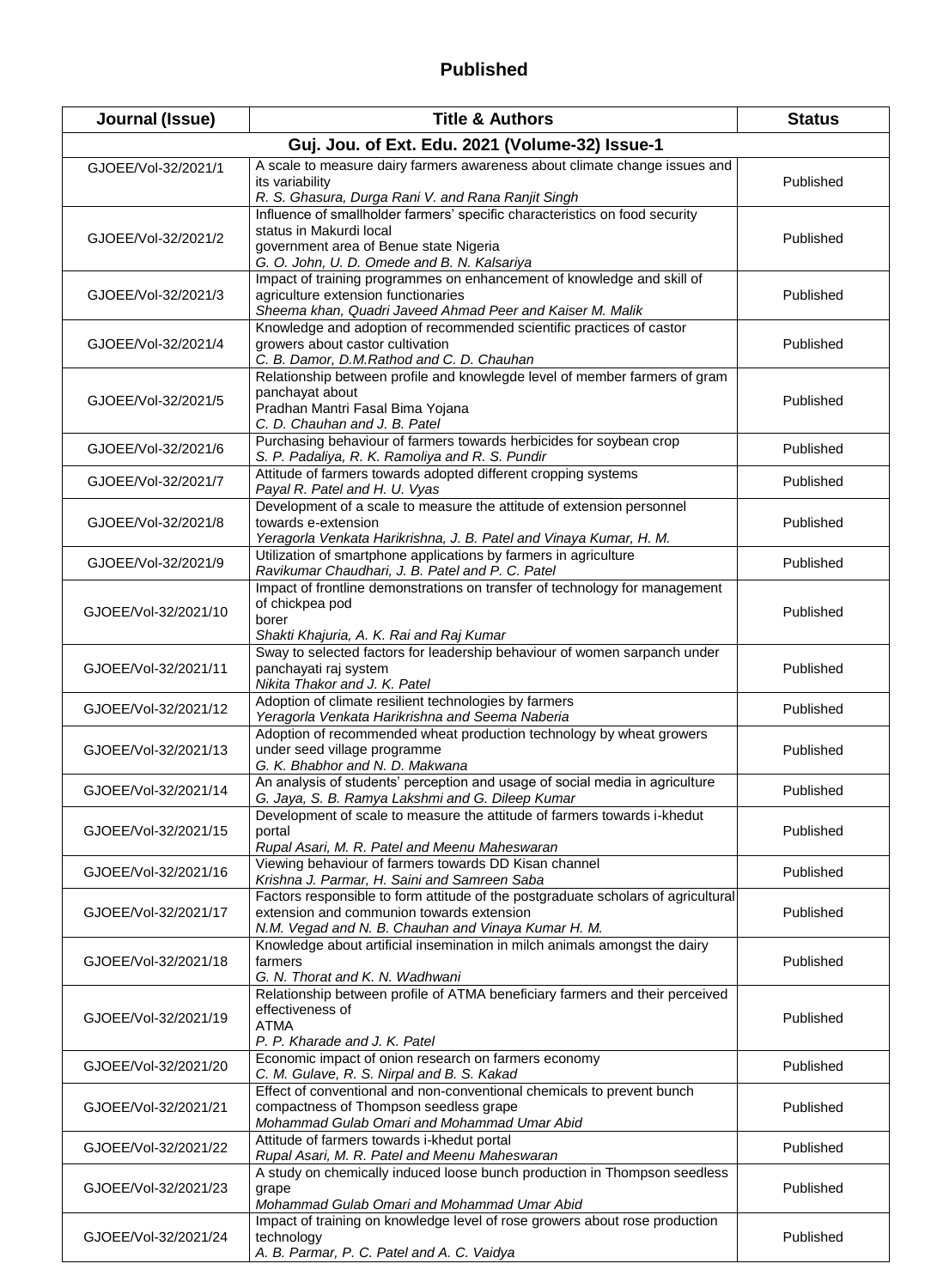| GJOEE/Vol-32/2021/25 | Growth and decomposition analysis of area, production and yield of soybean<br>Prinyanka Parmar and Ganga Devi                                                                                                                               | Published |
|----------------------|---------------------------------------------------------------------------------------------------------------------------------------------------------------------------------------------------------------------------------------------|-----------|
| GJOEE/Vol-32/2021/26 | Backward and forward linkage of the potato growers with different system<br>K. N. Raval, J. K. Patel and R. H. Gajera                                                                                                                       | Published |
| GJOEE/Vol-32/2021/27 | Level of information regarding soil health card among the farmers<br>K. K. Yadav, N. M. Thaker and J. D. Bhatt                                                                                                                              | Published |
| GJOEE/Vol-32/2021/28 | Assessment of food and nutritional security status of farm women<br>P. Y. Shinde, S. B. Bhange and S. H. Ban                                                                                                                                | Published |
| GJOEE/Vol-32/2021/29 | Random forest and regression analysis for attitude of research scholars<br>towards internet exposure<br>R. S. Parmar, N. M. Vegad, and M. P. Raj                                                                                            | Published |
| GJOEE/Vol-32/2021/30 | Role of self help groups on health empowerment of women<br>Minaxi Bariya, Kiran Chandravadia and Hansa Patel                                                                                                                                | Published |
| GJOEE/Vol-32/2021/31 | An analysis of socio-personal characteristics of strawberry growers<br>Tabina, Syed Shafat Kubrevi and Sajad Saraf                                                                                                                          | Published |
| GJOEE/Vol-32/2021/32 | Relationship between profile of scholars pursuing post graduation in<br>agricultural extension and their overall e-extension employability using<br>regression machine learning algorithms<br>N. M. Vegad, R. S. Parmar and Y. R. Ghodasara | Published |
| GJOEE/Vol-32/2021/33 | Staking banana yields and quality: A case study of the Jachak pattern<br>G. P. Chavan and M.V. Ajotikar                                                                                                                                     | Published |
| GJOEE/Vol-32/2021/34 | Knowledge of the green gram growers towards recommended green gram<br>production technology<br>V. B. Paradva, Mukesh R. Patel and P. C. Patel                                                                                               | Published |
| GJOEE/Vol-32/2021/35 | Relationship between the profile of the inland fish farmers and training needs<br>in inland fish farming<br>R. G. Makwana and M. R. Bhatt                                                                                                   | Published |
| GJOEE/Vol-32/2021/36 | Knowledge of cotton growers about integrated pest management<br>Y. H. Rathwa, B. C. Bochalya and S. Y. Reddy                                                                                                                                | Published |
| GJOEE/Vol-32/2021/37 | Impact of front line demonstrations in transfer of pigeonpea production<br>technology in semi arid region<br>A. K. Rai, Shakti Khajuria and Kanak Lata                                                                                      | Published |
| GJOEE/Vol-32/2021/38 | A scale for measuring the agricultural modernization of the tribal farmers<br>A. C. Jatapara, K. A. Thakkar and K. M. Parmar                                                                                                                | Published |
| GJOEE/Vol-32/2021/39 | Prevalence of malnutrition in school children<br>Gayatree Jadeja                                                                                                                                                                            | Published |
| GJOEE/Vol-32/2021/40 | Correlates of utilization pattern of Kisan Mobile Advisory Service<br>K. V. Patil and V. T. Patel                                                                                                                                           | Published |
| GJOEE/Vol-32/2021/41 | Training needs of tribal farmers in agriculture<br>H. K. Desai, G. J. Patel and A. Y. Makani                                                                                                                                                | Published |
| GJOEE/Vol-32/2021/42 | Sericulture as an important agro-enterprise for the marginal farmers<br>Suraksha Chanotra Sapna Devi and Muzafar Ahmad Bhat                                                                                                                 | Published |
| GJOEE/Vol-32/2021/43 | Responsible factors to encourage dairy farmers' sons to avail training on<br>animal husbandry<br>Mahammad Shafi R. Sk., N. B. Chauhan and Vinaya Kumar H. M.                                                                                | Published |
| GJOEE/Vol-32/2021/44 | Awareness about MPKV recommended rabi onion practices by the onion<br>growers<br>V. J. Tarde, Jyoti Walke and H. P. Sonawane                                                                                                                | Published |
| GJOEE/Vol-32/2021/45 | Impact of training on knowledge of the trainee farmers about integrated pest<br>management<br>P. C. Patel, R. K. Thumar and Meeral Suthar                                                                                                   | Published |
| GJOEE/Vol-32/2021/46 | Path analysis of socio-economic impact of MNREGA on beneficiaries<br>K. M. Parmar, M.R. Prajapati and A. C. Jatapara                                                                                                                        | Published |
| GJOEE/Vol-32/2021/47 | Impact of planting distance on yield of cauliflower under semi arid condition<br>Raj Kumar, A. K. Rai and K. Lata                                                                                                                           | Published |
| GJOEE/Vol-32/2021/48 | Relational analysis of profile of chilli growers and technological gap<br>R. B. Pendam, K.S. Thorat and R. A. Patil                                                                                                                         | Published |
|                      | Guj. Jou. of Ext. Edu. 2021 (Volume-32) Issue-2                                                                                                                                                                                             |           |
| GJOEE/Vol-32/2021/49 | A scale to measure the attitude of farmers towards PM-Kisan scheme<br>Misari Joshi and J. B. Patel                                                                                                                                          | Published |
| GJOEE/Vol-32/2021/50 | Constraints faced by smallholder farmers in farming in Makurdi area of Benue<br>state of Nigeria<br>G. O. John, U. D. Omede and B. N. Kalsariya                                                                                             | Published |
| GJOEE/Vol-32/2021/51 | Association between the profile and their role assessment of scientists working<br>in krushi vigyan<br>kendras<br>Rahul Dundesh Bellagi, H. B. Patel and Chethan Patil N D                                                                  | Published |
| GJOEE/Vol-32/2021/52 | Impact of training on adoption level of rose growers regarding rose production<br>technology<br>A. B. Parmar and P. C. Patel                                                                                                                | Published |
| GJOEE/Vol-32/2021/53 | Effect of frontline demonstrations on knowledge and adoption level of maize<br>farmers<br>D. M. Rathod, C. B. Damor and K. H. Patel                                                                                                         | Published |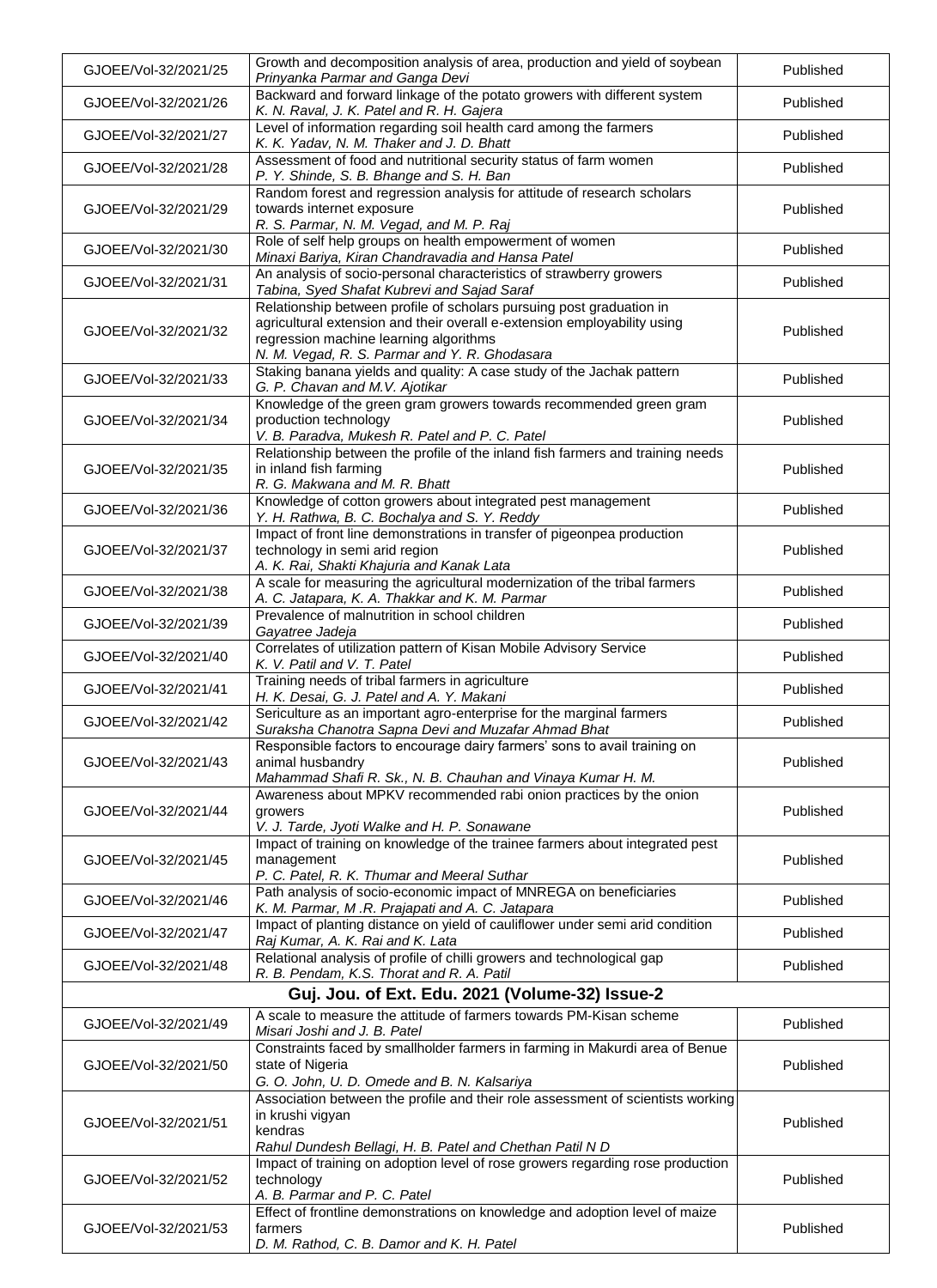|                      | Development of knowledge test to measure the level of knowledge of member                                                          |           |
|----------------------|------------------------------------------------------------------------------------------------------------------------------------|-----------|
| GJOEE/Vol-32/2021/54 | farmers of gram                                                                                                                    | Published |
|                      | panchayat about Pradhan Mantri Fasal Bima Yojana<br>C. D. Chauhan and J. B. Patel                                                  |           |
|                      | Attitude of farmers towards DD kisan channel                                                                                       |           |
| GJOEE/Vol-32/2021/55 | Krishna J. Parmar, Hemlata Saini and Sameer Saba                                                                                   | Published |
|                      | Farmers socio-econimic status and constraints using social media for                                                               |           |
| GJOEE/Vol-32/2021/56 | sustainable agriculture development                                                                                                | Published |
|                      | Pratik K. Patel and Vinaya Kumar H. M.                                                                                             |           |
| GJOEE/Vol-32/2021/57 | Knowledge and adoption behavior of soybean growers                                                                                 | Published |
|                      | H. K. Desai, G. J. Patel and E. H. Pandya                                                                                          |           |
|                      | Knowledge level of FLD and non FLD farmers about castor production                                                                 |           |
| GJOEE/Vol-32/2021/58 | technology<br>D. M. Kakkad, G. R. Patel and S. R. Patel                                                                            | Published |
|                      | Poverty and its determinants in tribal and non-tribal area                                                                         |           |
| GJOEE/Vol-32/2021/59 | Jignesh Macwan and Y. C. Zala                                                                                                      | Published |
|                      | Antecedents of leadership behaviour of women sarpanch under panchayati raj                                                         |           |
| GJOEE/Vol-32/2021/60 | system                                                                                                                             | Published |
|                      | Nikita Thakor and J. K. Patel                                                                                                      |           |
|                      | Technology gap assessment and productivity gain through front line                                                                 |           |
| GJOEE/Vol-32/2021/61 | demonstrations in greengram                                                                                                        | Published |
|                      | Shaukat Ali and Balbir Singh                                                                                                       |           |
|                      | Attitude of agricultural students towards student-ready programme in                                                               |           |
| GJOEE/Vol-32/2021/62 | generating employability                                                                                                           | Published |
|                      | Samreen Saba, Hemlata Saini and Krishna J. Parmar<br>Perception of tribal farmers about backyard poultry farming                   |           |
| GJOEE/Vol-32/2021/63 | G. K. Bhabhor, R. Radha Rani and N. D. Makwana                                                                                     | Published |
|                      | Role of women dairy cooperative societies on income and employment of                                                              |           |
| GJOEE/Vol-32/2021/64 | women                                                                                                                              | Published |
|                      | Rachana Kumari Bansal and A. S. Shaikh                                                                                             |           |
|                      | Factors affecting knowledge about e-extension amongst the postgraduate                                                             |           |
| GJOEE/Vol-32/2021/65 | scholars of agricultural                                                                                                           | Published |
|                      | extension and communication                                                                                                        |           |
|                      | N.M. Vegad and N. B. Chauhan and Vinaya Kumar H. M.                                                                                |           |
| GJOEE/Vol-32/2021/66 | Adoption level of crisis management practices of castor growers                                                                    | Published |
|                      | B. H. Tavethiya, V. J. Savaliya and S. R. Kumbhani<br>Path analysis showing the effects of the profile of ATMA beneficiary farmers |           |
| GJOEE/Vol-32/2021/67 | and their perceived effectiveness of ATMA                                                                                          | Published |
|                      | P. P. Kharade and J. K. Patel                                                                                                      |           |
|                      | Correlation between profile and knowledge level of farmers about global                                                            |           |
| GJOEE/Vol-32/2021/68 | warming effect on agricultural sectors                                                                                             | Published |
|                      | Neha Parikh and N. M. Chauhan                                                                                                      |           |
|                      | Relational analysis of profile of farmers and their attitude towards integrated                                                    |           |
| GJOEE/Vol-32/2021/69 | farming system                                                                                                                     | Published |
|                      | S. B. Borade, K. S. Thorat and J. M. Deshmukh                                                                                      |           |
|                      | Evaluating the pesticidal efficacy of lantana camara and eucalyptus grandis                                                        |           |
| GJOEE/Vol-32/2021/70 | against prostephanus truncatus (horn.) in stored maize grain in Zimbabwe<br>Upenyu Ndoro and Elvis Munetsi                         | Published |
|                      | Socio economic profile of the horse owners                                                                                         |           |
| GJOEE/Vol-32/2021/71 | A. C. Vaidya, B. R. Barasara and G. M. Chaudhari                                                                                   | Published |
|                      | Knowledge about fall army worm among maize growers                                                                                 |           |
| GJOEE/Vol-32/2021/72 | J. K. Patel, V. T. Patel and H. D. Dodiya                                                                                          | Published |
|                      | Association between characteristics of potato growers and knowledge of                                                             |           |
| GJOEE/Vol-32/2021/73 | potato production technology                                                                                                       | Published |
|                      | K. N. Raval, J. K. Patel and H. A. Patel                                                                                           |           |
| GJOEE/Vol-32/2021/74 | Financial inclusion of farmers                                                                                                     | Published |
|                      | S. M. Trivedi, J. D. Bhatt and N. M. Thaker                                                                                        |           |
| GJOEE/Vol-32/2021/75 | An economic analysis of cabbage production<br>Harsh Patel, R. S. Pundir and Jignesh Macwan                                         | Published |
|                      | Relationship between characteristics of SHG members and their group                                                                |           |
|                      | dynamics effectiveness                                                                                                             |           |
| GJOEE/Vol-32/2021/76 | index                                                                                                                              | Published |
|                      | Chethan Patil N. D., J. K. Patel and Rahul Dundesh Bellagi                                                                         |           |
|                      | Role of farm women in decision making pattern towards animal husbandry                                                             |           |
| GJOEE/Vol-32/2021/77 | practices                                                                                                                          | Published |
|                      | Kiran Chandravadia, M. K. Bariya and Sandip Kumbhani                                                                               |           |
|                      | Knowledge of the employees about ICTs apparatus for exploring agricultural                                                         |           |
| GJOEE/Vol-32/2021/78 | information                                                                                                                        | Published |
|                      | Rajesh M. Bhuva, G. R. Patel and S. R. Kumbhani<br>The present status of Maharashtra's group farming scheme                        |           |
| GJOEE/Vol-32/2021/79 | M. V. Ajotikar, J. P. Walke and V. J. Tarde                                                                                        | Published |
|                      | Web tool for location specific rainfall data extraction and analysis                                                               |           |
| GJOEE/Vol-32/2021/80 | G. J. Kamani, R. S. Parmar and Y. R. Ghodasara                                                                                     | Published |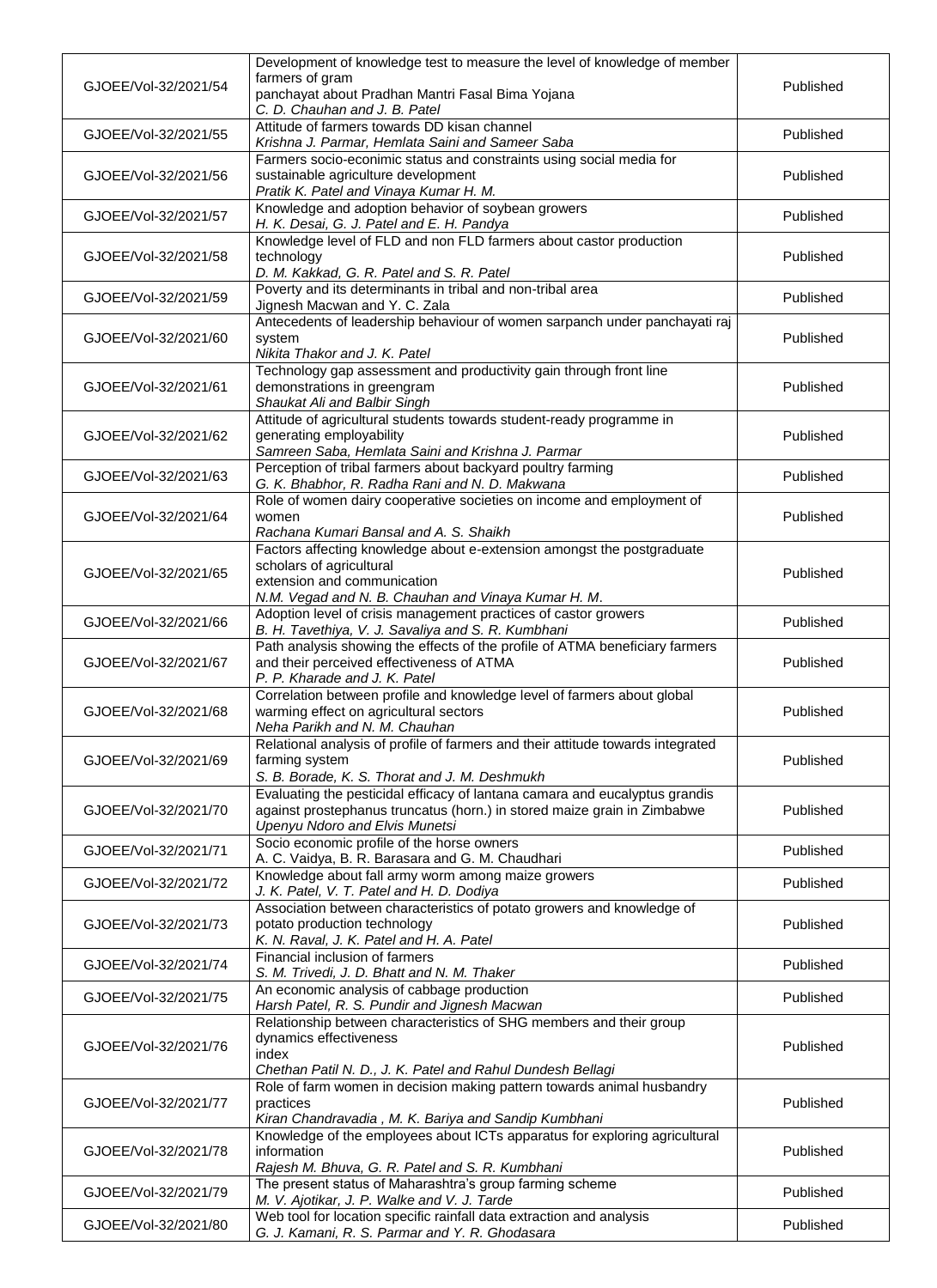| GJOEE/Vol-32/2021/81 | Organic farming technologies in elephant foot yam<br>Himani B. Patel, S. N. Saravaiya and K. D. Desai                                                                           | Published |
|----------------------|---------------------------------------------------------------------------------------------------------------------------------------------------------------------------------|-----------|
| GJOEE/Vol-32/2021/82 | Factors affecting knowledge level of chickpea growers about recommended<br>chickpea production technology<br>K. D. Tankodara, G. R. Gohil and P. K. Sharma                      | Published |
| GJOEE/Vol-32/2021/83 | Accelerating the chickpea productivity through suitable technological<br>interventions<br>A. K. Rai, Raj Kumar and Kanak Lata                                                   | Published |
| GJOEE/Vol-32/2021/84 | Assessment of knowledge and adoption of crop production technology of<br>chickpea<br>M.C. Ahire, S.H. Ban and D.N. Pharate                                                      | Published |
| GJOEE/Vol-32/2021/85 | Machine learning models for productivity trend of rice crop<br>G. J. Kamani, R. S. Parmar and Y. R. Ghodasara                                                                   | Published |
| GJOEE/Vol-32/2021/86 | Evaluation of certificate programme on agricultural extension services for the<br>empowerment of<br>input dealers<br>Aneeesha S., V. T. Patel and D. Y. Patel                   | Published |
| GJOEE/Vol-32/2021/87 | Effect of front line demonstrations of soybean on soybean growers<br>H. K. Desai, G. J. Patel and A. Y. Makani                                                                  | Published |
| GJOEE/Vol-32/2021/88 | Predictable characteristics of young dairy farmers in shaping their animal<br>husbandry workability<br>Mahammad Shafi R. SK., N. B. Chauhan and Vinaya Kumar H. M.              | Published |
| GJOEE/Vol-32/2021/89 | Analysis of costs and returns in mulberry and cocoon production among the<br>sericulturists<br>Muzafar Ahmad Bhat, Farzana Kouser and Suraksha Chanotra                         | Published |
| GJOEE/Vol-32/2021/90 | Impact of training on attitude of the trainee farmers about integrated pest<br>management<br>P. C. Patel, J. D. Desai and S. A. Sipai                                           | Published |
|                      | Guj. Jou. of Ext. Edu. 2020 (Volume-31) Issue-1                                                                                                                                 |           |
| GJOEE/Vol-31/2020/1  | A scale to measure the attitude of member farmers of gram panchayat towards<br>Pradhan Mantri Fasal Bima Yojana<br>C. D. Chauhan and J. B. Patel                                | Published |
| GJOEE/Vol-31/2020/2  | Impact of front line demonstrations in transfer of groundnut production<br>technology in semi arid region<br>A. K. Rai, S. Khajuriaand Kanak Lata                               | Published |
| GJOEE/Vol-31/2020/3  | E-extension employability of scholars pursuing post graduation in agricultural<br>extension in SAUs: using data mining techniques<br>N. M. Vegad, R.S. Parmar and N. B. Chauhan | Published |
| GJOEE/Vol-31/2020/4  | Knowledge regarding food and nutrition among farm women<br>Gita J. Bhimani, M. K. Bariya and J. H. Rathod                                                                       | Published |
| GJOEE/Vol-31/2020/5  | Problems faced by farm women in the use of drudgery reduction equipments<br>Sunita Bairwa, S.R. Verma and K. Chayal                                                             | Published |
| GJOEE/Vol-31/2020/6  | Readiness of postgraduate agricultural scholars to accept rural jobs Elvis<br>Munetsiand<br>N. B. Chauhan                                                                       | Published |
| GJOEE/Vol-31/2020/7  | Impact of in-service training on knowledge of Anganwadi workers regarding<br>anemia and nutritional kitchen gardening<br>Arti N. Soni, A. J. Dhodia and C. D. Pandya            | Published |
| GJOEE/Vol-31/2020/8  | Effect of urbanization on agriculture in peri-urban area of Kolhapur<br>Sadhana Unde, V. J. Tarde and H. P. Sonawne                                                             | Published |
| GJOEE/Vol-31/2020/9  | Constraints faced by the dairy farmers in breeding, feeding and management<br>practices<br>Poorva Matre, V. J. Tarde and H. P. Sonawane                                         | Published |
| GJOEE/Vol-31/2020/10 | Knowledge of the farmers' sons about agriculture and related aspects<br>K. D. Khatri and N. B. Chauhan                                                                          | Published |
| GJOEE/Vol-31/2020/11 | Constraints faced by farmers in adoption of grain storage practices<br>S. G. Rathava, J. V. Chovatia and P. H. Patel                                                            | Published |
| GJOEE/Vol-31/2020/12 | Adoption level of recommended paddy technologies among tribal farmers<br>V. K. Poshiya, M. V. Tiwari and P. D. Verma                                                            | Published |
| GJOEE/Vol-31/2020/13 | Effect of carrot pomace powder on sensory, physicochemical and physical<br>properties of fiber enriched bread<br>D. H. Patel, M. B. Kapopara and K. B. Kamaliya                 | Published |
| GJOEE/Vol-31/2020/14 | Socio-economic characteristics of small holder farmers in Makurdi local<br>government area of Benue State Nigeria<br>G. O. John, U. D. Omede and B. N. Kalsariya                | Published |
| GJOEE/Vol-31/2020/15 | Farmers' perception to solar irrigation system for power self-sustenance in<br>agriculture<br>V. M. Modi, N. N. Desai and Vinit Modi                                            | Published |
| GJOEE/Vol-31/2020/16 | Influence of different characters for developing attitude of dairy women to<br>wards animal husbandry activities<br>Yaksh Patel, J. K. Patel and Uttamkumar Baladaniya          | Published |
| GJOEE/Vol-31/2020/17 | Constraints faced by agricultural personnel in using e-agricultural portal<br>Neha Parikh and N. M. Chauhan                                                                     | Published |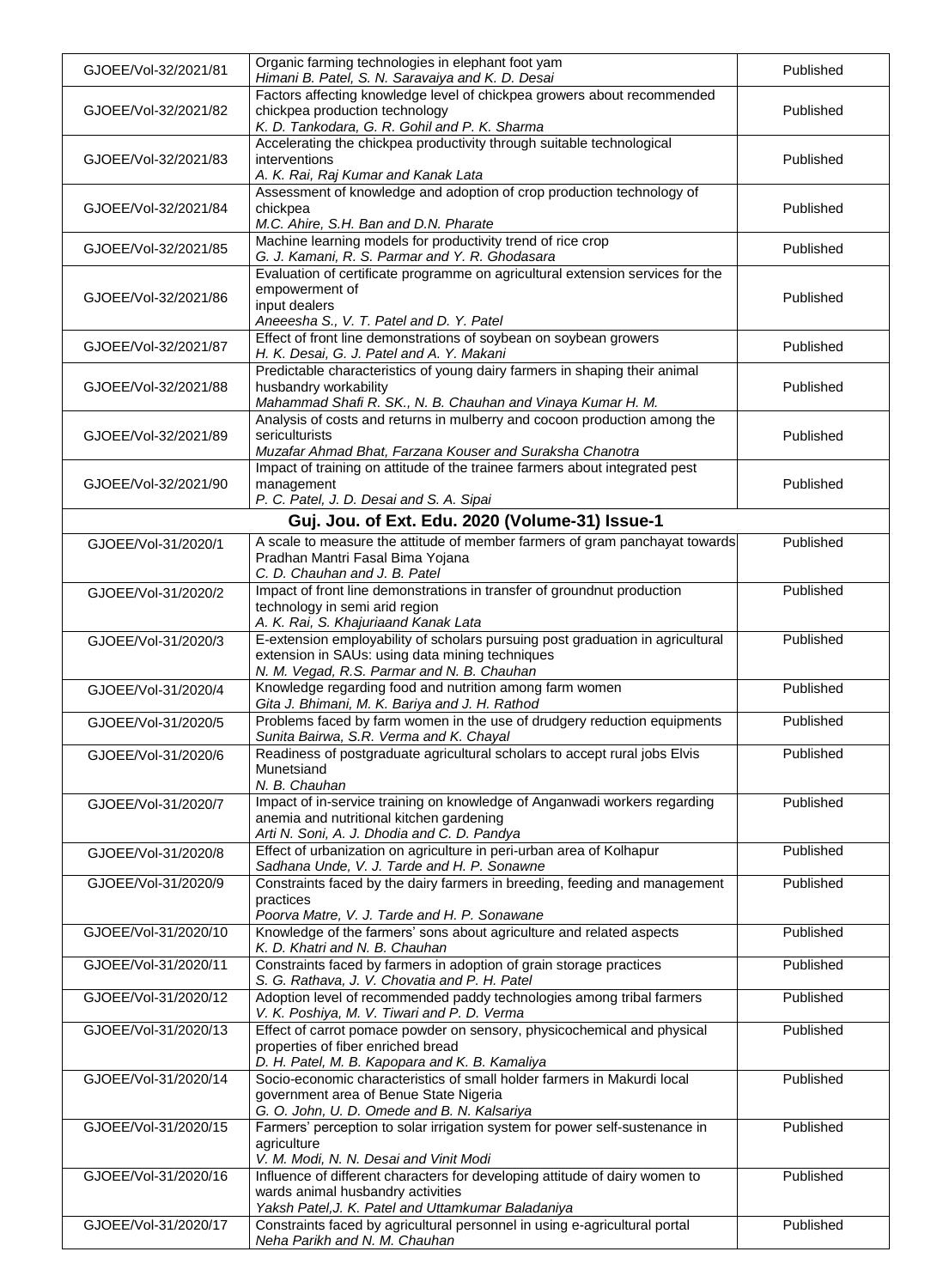| GJOEE/Vol-31/2020/18 | Perception of dairy farmers towards indigenous and exotic dairy breeds of                                                   | Published |
|----------------------|-----------------------------------------------------------------------------------------------------------------------------|-----------|
|                      | cattle                                                                                                                      |           |
|                      | J. K. Patel, H. A. Patel and D.V. Parmar                                                                                    |           |
| GJOEE/Vol-31/2020/19 | Knowledge and adoption of green gram gowers aboutgreen gram production                                                      | Published |
|                      | technology                                                                                                                  |           |
|                      | S. R. Salunkhe, Nital N. Patel and C.K. Timbadia                                                                            |           |
| GJOEE/Vol-31/2020/20 | Constraints faced by the carrot growers in adoption of improved carrot                                                      | Published |
|                      | production technology                                                                                                       |           |
|                      | P.B.Chaudhary, S.P.Pandyaand H.A.Chaudhari<br>Association between profile and attitude of rural artisans towards hereditary |           |
| GJOEE/Vol-31/2020/21 |                                                                                                                             | Published |
|                      | enterprise as an occupation<br>Helly Patel and N.M. Chauhan                                                                 |           |
| GJOEE/Vol-31/2020/22 | Nutrition problems in preschool children                                                                                    | Published |
|                      | Hemangi D. Mehta and D.A. Saradava                                                                                          |           |
| GJOEE/Vol-31/2020/23 | Knowledge of livestock farmers about various zoonotic diseases                                                              | Published |
|                      | I. N. Bhabhor, H. U. Vyas and N. R. Patel                                                                                   |           |
| GJOEE/Vol-31/2020/24 | Clean milk production practices adopted by tribal women                                                                     | Published |
|                      | Kiran Chandravadia, M. K. Bariya and Bindu Christian                                                                        |           |
| GJOEE/Vol-31/2020/25 | Relationship between profile of the students and their attitude towards                                                     | Published |
|                      | agricultural journalism                                                                                                     |           |
|                      | Juli M. Patel, J. B. Patel and P. C. Patel                                                                                  |           |
| GJOEE/Vol-31/2020/26 | Relationship between decision making ability of farmwomen in family welfare                                                 | Published |
|                      | and agricultural development with their profile                                                                             |           |
|                      | Nidhi B. Thakur and J. B. Patel                                                                                             |           |
| GJOEE/Vol-31/2020/27 | Relationship of technological gap in adoption of plant protection practices with                                            | Published |
|                      | socio-economic characteristics of cotton growers                                                                            |           |
|                      | A. D. Sardhara, N. B. Jadavand T. D. Kapuriya                                                                               |           |
| GJOEE/Vol-31/2020/28 | Impact of Krishi Vigyan Kendra on adoption of maize production technology                                                   | Published |
|                      | P. J. Chaudhary, M. R. Pateland Keyur Gardhariya                                                                            |           |
| GJOEE/Vol-31/2020/29 | Farmers attitude toward use of smartphone for agricultural profession                                                       | Published |
|                      | Ravi Chaudhari, J. B. Patel and V. B. Paradva                                                                               |           |
| GJOEE/Vol-31/2020/30 | Knowledge about Gir Sawaj brand biofertilizers among the users                                                              | Published |
|                      | J. P. Vanpariya, N. B. Jadav and P. H. Zala                                                                                 |           |
| GJOEE/Vol-31/2020/31 | Management practices adopted by ginger growers to cope with general                                                         | Published |
|                      | adverse situation and marketing risks<br>S.H. Ban, J. B. Patel and A.B. Gaikwad                                             |           |
| GJOEE/Vol-31/2020/32 | Attitude of farmers towards Krishi Mahotsav                                                                                 | Published |
|                      | Jagadeeswari Boppana and J. B. Patel                                                                                        |           |
| GJOEE/Vol-31/2020/33 | Training need assessment of cumin growers                                                                                   | Published |
|                      | R.C.Prajapati: R.R.Prajapati and K.S.Patel                                                                                  |           |
| GJOEE/Vol-31/2020/34 | Constraints faced by the indian bean farmers in adoption of recommended                                                     | Published |
|                      | indian bean production technology                                                                                           |           |
|                      | D.Y.Patel G. J. Patel and J.K.Patel                                                                                         |           |
| GJOEE/Vol-31/2020/35 | Application of climate resilient technologies in NICRA village of Rafala                                                    | Published |
|                      | M. M. Tajpara, B. N. Kalsariya and V. P. Dadhania                                                                           |           |
| GJOEE/Vol-31/2020/36 | Farmers' perception about Krishi Jivan farm magazine                                                                        | Published |
|                      | Krushnpalsinh I. Parmar and Vinaya Kumar HM                                                                                 |           |
| GJOEE/Vol-31/2020/37 | Effectiveness of training programme for agri-input dealers                                                                  | Published |
|                      | M. R. Patel, K. G. Khadayata and P.C. Patel                                                                                 |           |
| GJOEE/Vol-31/2020/38 | Impact of characteristics of woman research scholars on their knowledge of                                                  | Published |
|                      | computer                                                                                                                    |           |
|                      | B.M.Christian, N.B.Chauhanand Kiran Chandrawadiya                                                                           |           |
| GJOEE/Vol-31/2020/39 | Impact of training on symbolic adoption behavior of the trainee farmers about                                               | Published |
|                      | integrated pest management                                                                                                  |           |
| GJOEE/Vol-31/2020/40 | P.C. Patel, J. D. Desai and H. B. Patel                                                                                     | Published |
|                      | Perception of the farmers about the technological traits of paddy cultivar GAR-<br>13                                       |           |
|                      | V. B. Patel, P. C. Pateland J. K. Patel                                                                                     |           |
| GJOEE/Vol-31/2020/41 | Knowledge of recommended production technology of mango growers                                                             | Published |
|                      | V. G. Tala, S. R. Salunkhe and Archana S. Patel                                                                             |           |
| GJOEE/Vol-31/2020/42 | Knowledge of the farmers about banana production technology                                                                 | Published |
|                      | Amita B. Parmar, G. G. Pateland P. C. Patel                                                                                 |           |
| GJOEE/Vol-31/2020/43 | Management efficiency of farm women in post harvest management of fruits                                                    | Published |
|                      | and vegetables                                                                                                              |           |
|                      | Raziya I. Patel1, B. N. Kalsariya2 and Diksha Sharma3                                                                       |           |
| GJOEE/Vol-31/2020/44 | Constraints faced by farmers in availing technical<br>guidance from KVK                                                     | Published |
|                      | scientists                                                                                                                  |           |
|                      | J. P. Dhananjaya, D. D. Pateland J. B. Patel                                                                                |           |
| GJOEE/Vol-31/2020/45 | Knowledge level of Gir Sawaj brand biopesticides and association with                                                       | Published |
|                      | characteristics of users                                                                                                    |           |
|                      | J. P. Vanpariya, N. B. Jadavand T. D. Kapuriya                                                                              |           |
| GJOEE/Vol-31/2020/46 | Constraints confronted by farmers in use of ICT tools                                                                       | Published |
|                      | S. A. Sipai, K. G. Khadayata and P. C. Patel                                                                                |           |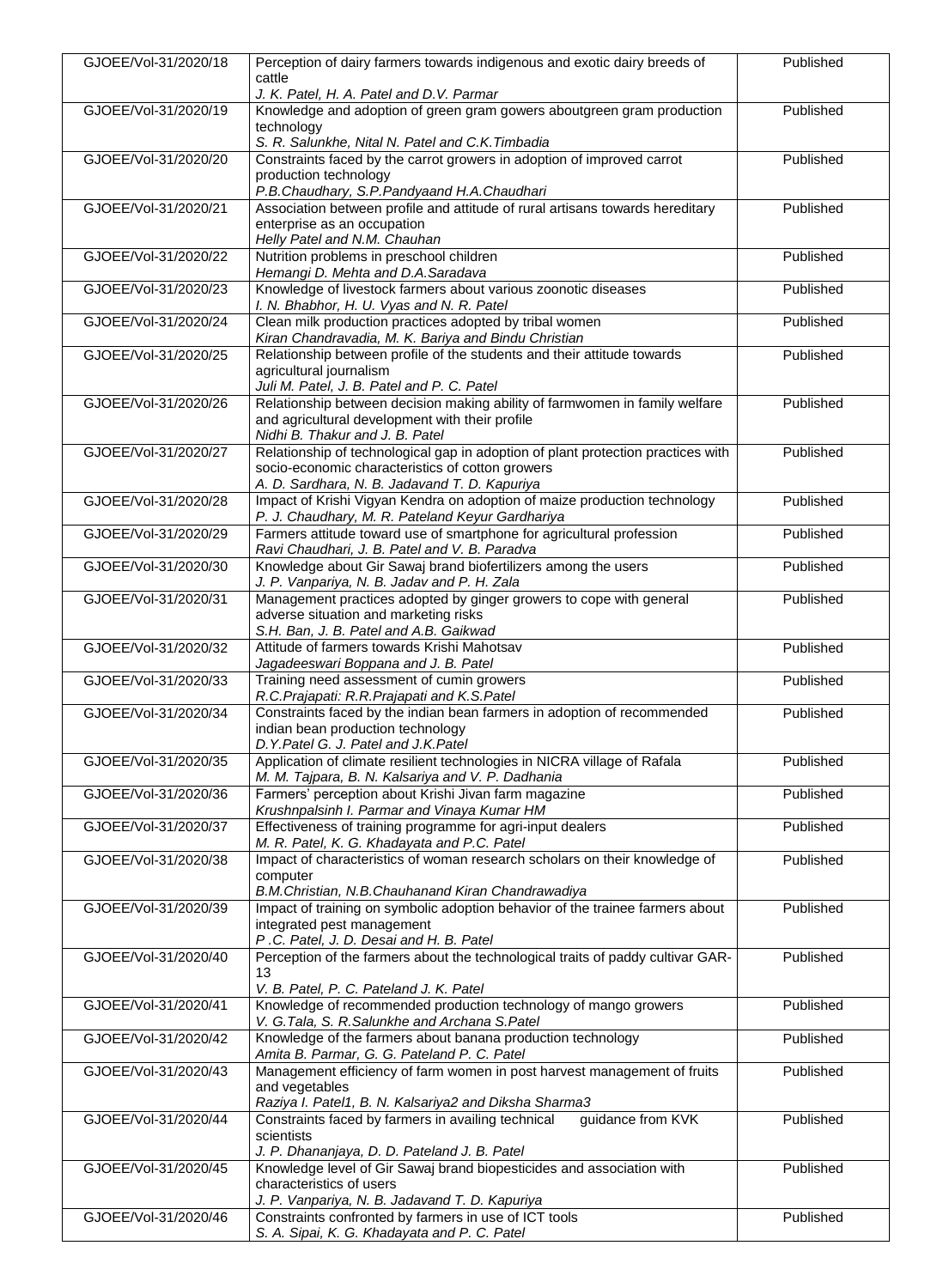| GJOEE/Vol-31/2020/47 | Trammels faced by postgraduate students of Junagadh Agricultural University<br>in using ICT services<br>Jyothi, P., B. N. Kalsariya and Khushboo Bhati         | Published |
|----------------------|----------------------------------------------------------------------------------------------------------------------------------------------------------------|-----------|
| GJOEE/Vol-31/2020/48 | Migration behavior of tribal youth                                                                                                                             | Published |
|                      | A. B. Gaikwad, M. G. Bhamare and S. H. Ban<br>Guj. Jou. of Ext. Edu. 2020 (Volume-31) Issue-2                                                                  |           |
| GJOEE/Vol-31/2020/49 | Development of scale to measure attitude of agricultural students towards<br>agricultural journalism<br>Juli M. Patel, J. B. Patel and P. C. Patel             | Published |
| GJOEE/Vol-31/2020/50 | Impact of frontline demonstration on mustard through improved production<br>technology under renfed condition<br>A. K. Rai, Raj Kumar and Kanak Lata           | Published |
| GJOEE/Vol-31/2020/51 | Prevalence of undernutrition among school going children of urban poor area<br>Shraddha Kapadiya and Ayushi Saini                                              | Published |
| GJOEE/Vol-31/2020/52 | Knowledge of farmers towards Pradhan Mantri Fasal Bima Yojana<br>Aneri Tankiwala and Netravathi G                                                              | Published |
| GJOEE/Vol-31/2020/53 | Knowledge and adoption of kitchen gardening by urban women<br>Gita J. Bhimani, M. K. Bariya and Bhakti B. Panchal                                              | Published |
| GJOEE/Vol-31/2020/54 | Impact of co-operative societies on sapota marketing<br>S. R. Dahima and V. M. Thumar                                                                          | Published |
| GJOEE/Vol-31/2020/55 | Documentation of integrated farming systems models in Maharashtra: an<br>approach to boost up family income<br>H. P. Sonawane, V. J. Tarde and J. P. Walke     | Published |
| GJOEE/Vol-31/2020/56 | Marketing of turmeric production in middle Gujarat<br>Ganga Devi                                                                                               | Published |
| GJOEE/Vol-31/2020/57 | Knowledge of trained maize farmers about recommended maize production<br>technology<br>D.M.Rathod, C.B.Damor and K.H.Patel                                     | Published |
| GJOEE/Vol-31/2020/58 | Attitude of farmers' sons towards permanently working in rural area<br>K. D. Khatri and N. B. Chauhan                                                          | Published |
| GJOEE/Vol-31/2020/59 | Constraints in adoption of recommended plant protection practices in<br>groundnut and cotton crops<br>A. D. Sardhara, N. B. Jadav andP. H. Zala                | Published |
| GJOEE/Vol-31/2020/60 | Women's empowerment and nutritional status of their children in rural and<br>semi urban area<br>G. R Jadeja, H. H. Chawda and J. K. Patel                      | Published |
| GJOEE/Vol-31/2020/61 | Knowledge and attitude of self help group members towards micro finance<br>J. B. Dobariya, M. D. LAD and S. D. Kavad                                           | Published |
| GJOEE/Vol-31/2020/62 | Planting material and soil health related risk management practices adopted<br>by the ginger growers<br>S.H. Ban, J. B. Patel and Raj C. Popat                 | Published |
| GJOEE/Vol-31/2020/63 | Constraints faced by the farmers about use of smartphone applications in<br>agriculture<br>Ravikumar Chaudhari, D. D. Patel and K. G. Khadayata                | Published |
| GJOEE/Vol-31/2020/64 | Association between profile of the post-graduate students and their<br>entrepreneurial competency level<br>P. H. Patel, J. K. Pateland K. V. Mashaliya         | Published |
| GJOEE/Vol-31/2020/65 | Attitude of dairy farmers towards indigenows and exetic dairy breeds of cattle<br>J. K. Patel, H. A. Patel and D. V. Parmar                                    | Published |
| GJOEE/Vol-31/2020/66 | Women empowerment through milk producers cooperative societies<br>N. M. Thaker, J. D. Bhatt and S. M. Trivedi                                                  | Published |
| GJOEE/Vol-31/2020/67 | Constraints faced by the green gram growers in adoption of recommended<br>green gram production technology<br>S. R. Salunkhe, Nital N. Patel and C.K. Timbadia | Published |
| GJOEE/Vol-31/2020/68 | Knowledge level of farmers regarding supplementary feeding of mineral<br>mixture to milking animals<br>B. L. Dhayal and B. M. Mehta                            | Published |
| GJOEE/Vol-31/2020/69 | Knowledge of recommended production technology of banana growers<br>Archana S. Patel, S. R. Salunkhe and V. G. Tala                                            | Published |
| GJOEE/Vol-31/2020/70 | Constraints faced by the potato growers in adoption of micro irrigation<br>technology<br>K. V. Mashaliya, R. R. Prajapati and P. H. Patel                      | Published |
| GJOEE/Vol-31/2020/71 | Characteristics of SHG members in relation to entrepreneurial activities<br>Nidhi, B. N. Kalsariya and N. J. Rankja                                            | Published |
| GJOEE/Vol-31/2020/72 | Participation of tribal women in agriculture production<br>Kiran chandravadia, Minaxi Bariya and Sandip kumbhani                                               | Published |
| GJOEE/Vol-31/2020/73 | Relationship between profile and attitude of the member farmers of gram<br>panchayat towards Pradhan Mantri Fasal Bima Yojana<br>C. D. Chauhan and J. B. Patel | Published |
| GJOEE/Vol-31/2020/74 | Social and economic status of women vegetable vendors<br>S. M. Trivedi, J. D. Bhattand C. R. Bharodia                                                          | Published |
| GJOEE/Vol-31/2020/75 | Decision making ability of farmwomen in agricultural development<br>Nidhi B. Thakur and J. B. Patel                                                            | Published |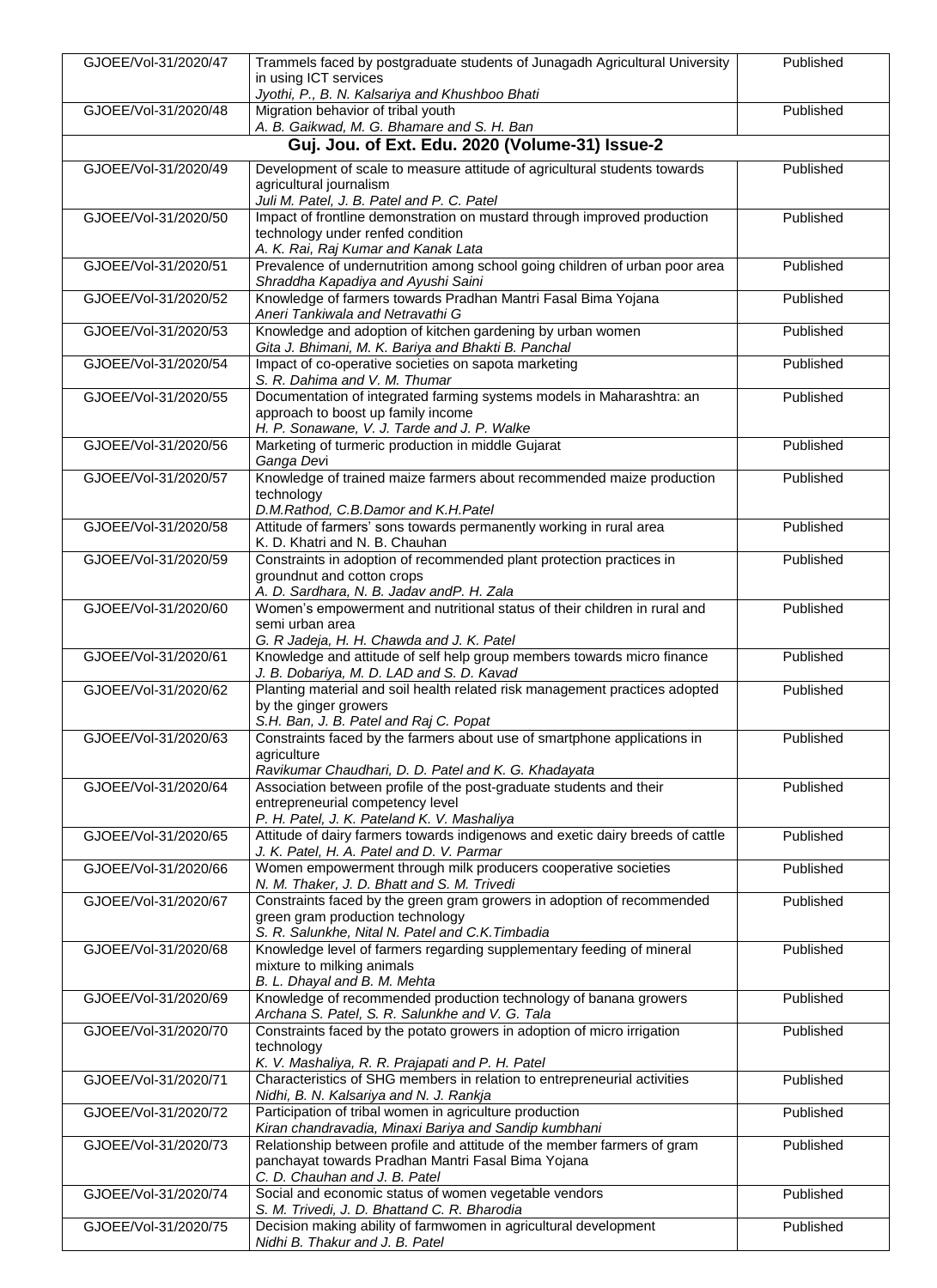| GJOEE/Vol-31/2020/76 | Perception of farmers about Gir Sawaj brand biofertilizers and biopesticides                | Published |
|----------------------|---------------------------------------------------------------------------------------------|-----------|
|                      | J. P. Vanpariya, N. B. Jadavand T. D. Kapuriya                                              |           |
| GJOEE/Vol-31/2020/77 | Attitude of farmers towards various activities of Krishi Vigyan Kendra                      | Published |
|                      | Ravi Chaudhari, M. R. Patel and P. J. Chaudhary                                             |           |
| GJOEE/Vol-31/2020/78 | Association between personal profile and nutritional knowledge among SHGs                   | Published |
|                      | women                                                                                       |           |
|                      | Nital N. Patel, S. R. Salunkhe and C.K. Timbadia                                            |           |
| GJOEE/Vol-31/2020/79 | Constraints faced by farmers in getting benefits from Krishi Vigyan Kendra                  | Published |
|                      | P. J. Chaudhary, M. R. Pateland V. J. Patel                                                 |           |
| GJOEE/Vol-31/2020/80 | Impact of Krishi Vigyan Kendra on knowledge of maize production technology                  | Published |
|                      | Ravi Chaudhari, M. R. Patel and V. J. Patel                                                 |           |
| GJOEE/Vol-31/2020/81 | Adoption of improved goat rearing practices by tribal farmers                               | Published |
|                      | V. M. Patel, J. J. Mistry and J. K. Patel                                                   |           |
| GJOEE/Vol-31/2020/82 | Relationship between profile of the farmers and their attitude towards Krishi               | Published |
|                      | Mahotsav                                                                                    |           |
|                      | Jagadeeswari Boppana, J. B. Patel and Mahammad Shafi                                        |           |
| GJOEE/Vol-31/2020/83 | Constraints faced by farm women while attending training at farmer training                 | Published |
|                      | centre, Junagadh                                                                            |           |
|                      | Khushboo Bhati, B. N. Kalsariya and Jyothi P.                                               |           |
| GJOEE/Vol-31/2020/84 | Farmers perception for improving the effectiveness of Krishi Jivan farm                     | Published |
|                      | magazine                                                                                    |           |
|                      | Krushnpalsinh I. Parmar and Vinaya Kumar HM                                                 |           |
| GJOEE/Vol-31/2020/85 | Usefulness of training programme for input dealers                                          |           |
|                      | M. R. Patel, K. G. Khadayata and J. D. Desai                                                |           |
| GJOEE/Vol-31/2020/86 | Knowledge of dairy farmers towards improved animal husbandry practices                      |           |
|                      | M. M. Tajpara, B. N. Kalsariya and V. P. Dadhania                                           |           |
| GJOEE/Vol-31/2020/87 | Impact of training on symbolic adoption behavior of the trainee farmers about               |           |
|                      | integrated weed management                                                                  |           |
|                      | J. D. Desai, P.C. Patel and H. B. Patel                                                     |           |
| GJOEE/Vol-31/2020/88 | Adoption level of farmers about cultivation practices in cucurbitaceous crops               |           |
|                      | S. A. Sipai, M. B. Zalaand P. C. Patel                                                      |           |
| GJOEE/Vol-31/2020/89 | Assessement of the contributions of small holder farming to household food                  |           |
|                      | security in Makurdi local government area of Benue State Nigeria                            |           |
|                      | G. O. John, U. D. Omede and B. N. Kalsariya                                                 |           |
| GJOEE/Vol-31/2020/90 | Constraints faced by the beneficiaries of National Food Security Mission                    |           |
|                      | programme in adoption of recommended pigeon pea production technology                       |           |
|                      | S. K. Mahetaand P. S. Gorfad                                                                |           |
|                      |                                                                                             |           |
|                      |                                                                                             |           |
| GJOEE/Vol-31/2020/91 | Factors affecting farm mechanization in rainfed area of western Maharashtra in              |           |
|                      | India                                                                                       |           |
|                      | Sandip D. Patil                                                                             |           |
| GJOEE/Vol-31/2020/92 | Relationship between profile of the farmers and their perception towards                    |           |
|                      | technical capability of KVKscientists                                                       |           |
|                      | Dhananjaya J. P., D. D. Patel and J. B. Patel                                               |           |
|                      | Guj. Jou. of Ext. Edu. 2019 (Volume-30) Issue-1                                             |           |
|                      | Development of scale to measure the attitude of the postgraduate scholars                   |           |
| GJOEE/Vol-30/2019/1  | towards e-extension employability                                                           | Published |
|                      | N. M. Vegad and N. B. Chauhan                                                               |           |
|                      | Impact of training programme on knowledge regarding value addition by tribal                |           |
| GJOEE/Vol-30/2019/2  | farm women                                                                                  | Published |
|                      | V.K.Poshiya, R.D.Pandya and P. B. Khodifad                                                  |           |
| GJOEE/Vol-30/2019/3  | Mitigation practices followed by cotton growers to control pink bollworm                    | Published |
|                      | A. B. Gaikwad, S.D. Patil and B. A. Deshmukh                                                |           |
| GJOEE/Vol-30/2019/4  | Adoption of health care management practices by tribal goat keepers                         | Published |
|                      | K. M. Joshi, H. K. Desai and D.A. Sadasaniya                                                |           |
|                      | Constraints perceived by young cotton growers in development of                             |           |
| GJOEE/Vol-30/2019/5  | entrepreneurial behaviour                                                                   | Published |
|                      | R. K. Zinzala, O. P. Sharma and T. D. Jadav                                                 |           |
| GJOEE/Vol-30/2019/6  | Transformation of information through multimedia based interactive media for                | Published |
|                      | maize crop                                                                                  |           |
|                      | K. P. Patel, D. K. Parmar and D. R. Kathiriya                                               |           |
| GJOEE/Vol-30/2019/7  | Adoption of fruits and vegetable preservation technology by farm women of<br>Surat district | Published |
|                      | G. J. Bhimani, M. R. Prajapati and H. C. Parmar                                             |           |
|                      | SHG: a reliable expedient for socio-economic empowerment of tribal women                    |           |
| GJOEE/Vol-30/2019/8  | farmers in Gujarat                                                                          | Published |
|                      | Nilam Rathod and Ganga Devi                                                                 |           |
|                      | Willingness of agricultural postgraduate scholars to accept rural occupations               |           |
| GJOEE/Vol-30/2019/9  | Elvis Munetsi and N. B. Chauhan                                                             | Published |
|                      | Impact of cluster frontline demonstration of scientific cultivation practices of            |           |
| GJOEE/Vol-30/2019/10 | major pulses in Navsari district of Gujarat                                                 | Published |
|                      | K. A. Shah, Prabhu Nayaka and A. N. Lad                                                     |           |
|                      | Popularization of improved maize hybrids through frontline demonsration in                  |           |
| GJOEE/Vol-30/2019/11 | middle Gujarat<br>D.M.Rathod, K.H.Patel and M.B.Patel                                       | Published |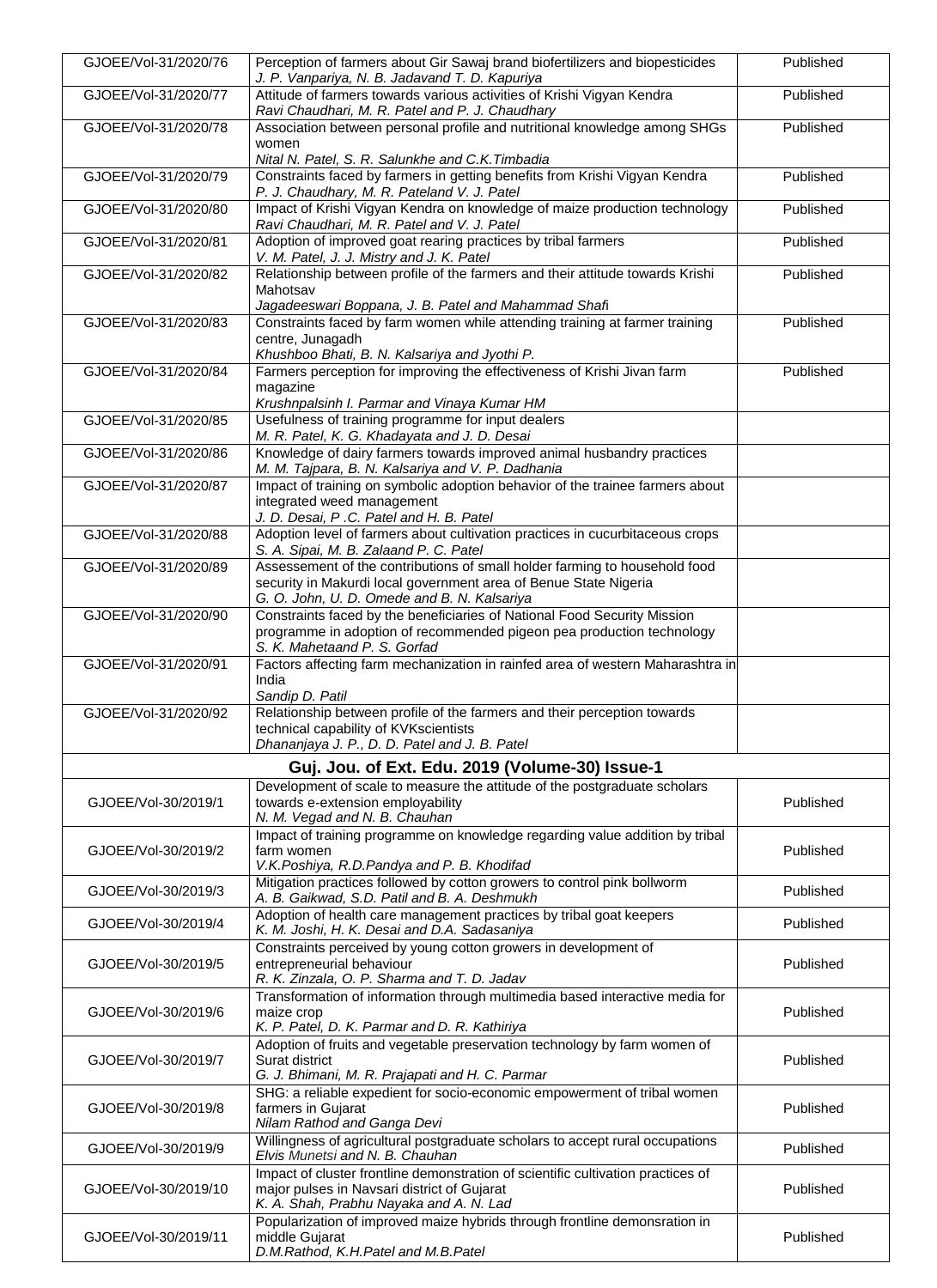| GJOEE/Vol-30/2019/12                            | Relationship with profile of mobile owners and their knowledge<br>A. B. Dhola and R. D. Pandya                                                                                          | Published |  |  |
|-------------------------------------------------|-----------------------------------------------------------------------------------------------------------------------------------------------------------------------------------------|-----------|--|--|
| GJOEE/Vol-30/2019/13                            | Role of ICT's before and after agricultural development programmes<br>M. P. Raj, N. M. Vegad and J. V. Suthar                                                                           | Published |  |  |
| GJOEE/Vol-30/2019/14                            | Scale to measure attitude of farmers towards DD Kisan channel<br>N. D. Pithiya and N. B. Chauhan                                                                                        | Published |  |  |
| GJOEE/Vol-30/2019/15                            | Association between entrepreneurial behaviour of young cotton growers and<br>selected independent variables<br>R. K. Zinzala, O. P. Sharma and T. D. Jadav                              | Published |  |  |
| GJOEE/Vol-30/2019/16                            | Constraints faced by the banana growers in adoption of innovative banana<br>technology<br>Y. M. Sondarva, C. P. Desai and J. B. Patel                                                   | Published |  |  |
| GJOEE/Vol-30/2019/17                            | Use of information and communication technologies by the tribal farmwomen<br>Kiran Chandravadia and A.R. Makwan                                                                         | Published |  |  |
| GJOEE/Vol-30/2019/18                            | Vocational interests of farm youth<br>P. D. Thakkar, J.K. Patel and V.M.Patel                                                                                                           | Published |  |  |
| GJOEE/Vol-30/2019/19                            | Perception of fig farmers towards usefulness of ATMA project<br>Mahek Amreliya and N.M. Chauhan                                                                                         | Published |  |  |
| GJOEE/Vol-30/2019/20                            | Attitude of the farmers towards drip irrigated banana cultivation<br>K. D. Gulkari and N. B. Chauhan                                                                                    | Published |  |  |
| GJOEE/Vol-30/2019/21                            | Extent of agricultural journalism skill of the postgraduate students of agriculture<br>college<br>Hardi J. Patel, N. B. Chauhan and A. R. Makwan                                        | Published |  |  |
| GJOEE/Vol-30/2019/22                            | Socio-economic characteristics of employability of postgraduate scholars<br>Omede U. David, P. R. Kanani and B. N. Kalsariya                                                            | Published |  |  |
| GJOEE/Vol-30/2019/23                            | Awareness of buffalo owners about causes of infertility in buffalo<br>A.C. Vaidya, K.K.Hadiya and P.J.Joshi                                                                             | Published |  |  |
| GJOEE/Vol-30/2019/24                            | Attitude of postgraduate students towards research<br>Jagadeeswari Boppana, Vinaya Kumar H. M. and J. B. Patel                                                                          | Published |  |  |
| GJOEE/Vol-30/2019/25                            | Identification of effective extension methods as perceived by the progressive<br>farmers<br>A. G. Vaghela, G. J. Patel and Vijaypal Dedun                                               | Published |  |  |
| GJOEE/Vol-30/2019/26                            | Knowledge about yoga possessed by students study in final year of B. Sc.<br>(Agri.)<br>J. B. Patel and N. B. Chauhan and P. J. Joshi                                                    | Published |  |  |
| GJOEE/Vol-30/2019/27                            | Application of image processing in the field of precision farming for<br>classification of citrus plant leaf diseases<br>D.K. Parmar and D.R. Kathiriya                                 | Published |  |  |
| Guj. Jou. of Ext. Edu. 2019 (Volume-30) Issue-2 |                                                                                                                                                                                         |           |  |  |
| GJOEE/Vol-30/2019/28                            | Development and standardization of a test to measure knowledge level of<br>women about kitchen gardening<br>Hemlata Saini and N. B. Chauhan                                             | Published |  |  |
| GJOEE/Vol-30/2019/29                            | Data normalization in data mining using graphical user interface: A pre-<br>processing stage<br>G. J. Kamani, R. S. Parmar and Y. R. Ghodasara                                          | Published |  |  |
| GJOEE/Vol-30/2019/30                            | Relationship between genders wise profile of respondents with their<br>participation in farm and livestock activities<br>B. N. Kalsariya; N. J. Rankja and S. J. Parmar                 | Published |  |  |
| GJOEE/Vol-30/2019/31                            | Farm implements utilization by the farmers in irrigated area<br>S.D. Patil, A. B. Gaikwad and S. S. Sadaphal                                                                            | Published |  |  |
| GJOEE/Vol-30/2019/32                            | Suggestions of the banana growers to overcome the constraints faced in<br>adoption of risk management practices in drip irrigated banana cultivation<br>K. D. Gulkari and N. B. Chauhan | Published |  |  |
| GJOEE/Vol-30/2019/33                            | Awareness of members of farmers interest group about significance of<br>Agricultural Technology Management Agency<br>N. G. Ghetiya, J. B. Patel and P. C. Patel                         | Published |  |  |
| GJOEE/Vol-30/2019/34                            | Attitude of students towards diploma of polytechnic in Sardarkrushinagar<br>Dantiwada Agricultural University<br>J. K. Patel and H. A. Patel                                            | Published |  |  |
| GJOEE/Vol-30/2019/35                            | Constraints faced and suggestion offered by postgraduate scholars in<br>developing employability<br>Omede U. David, P. R. Kanani and B. N. Kalsariya                                    | Published |  |  |
| GJOEE/Vol-30/2019/36                            | Impact of farm technology training centre on knowledge of cucurbitaceous<br>growers<br>S. A. Sipai, M. B. Zala, and K. G. Khadayata                                                     | Published |  |  |
| GJOEE/Vol-30/2019/37                            | Participation of farmwoman in decision making process with respect to animal<br>husbandry practices<br>B. M.Christian and N.B.Chauhan                                                   | Published |  |  |
| GJOEE/Vol-30/2019/38                            | Impediments in adoption of bio fungicide - Trichoderma in groundnut<br>production technology                                                                                            | Published |  |  |
|                                                 | P. S. Gorfad, J. V. Chovatia and B. N. Kalsariya                                                                                                                                        |           |  |  |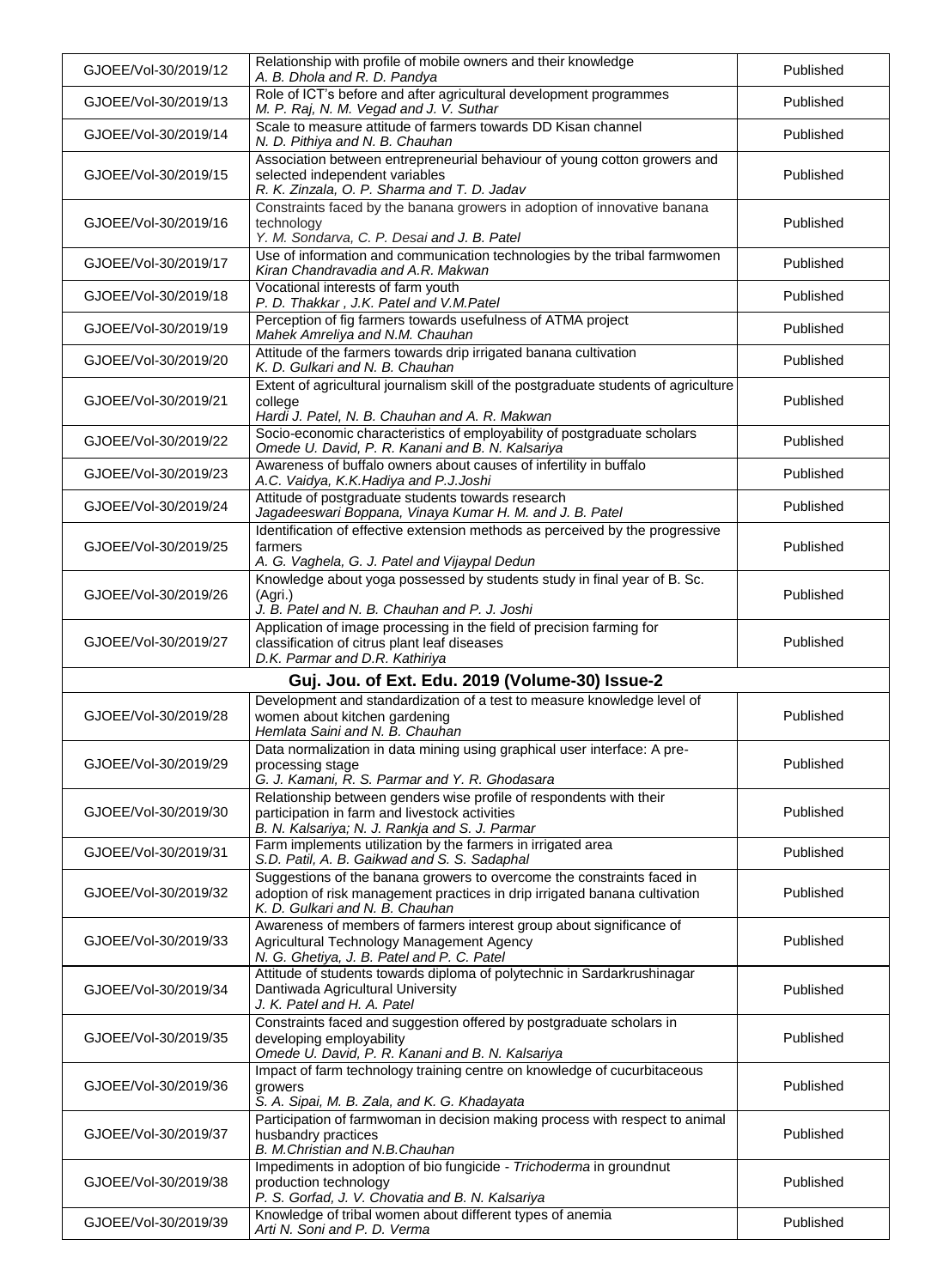| GJOEE/Vol-30/2019/40 | Evolution of crop insurance scheme in India with different strategies<br>Netravathi G and Tankiwala Aneri Kantilal                                                                     | Published |
|----------------------|----------------------------------------------------------------------------------------------------------------------------------------------------------------------------------------|-----------|
| GJOEE/Vol-30/2019/41 | Constraints perceived by the vegetable growers in adoption of recommended<br>environmental protection measures                                                                         | Published |
|                      | Payal H. Vihariya, M. R. Patel and P. C. Patel                                                                                                                                         |           |
| GJOEE/Vol-30/2019/42 | Agricultural extension and mobile apps<br>M. P. Raj, J. V. Suthar and N. M. Vegad                                                                                                      | Published |
| GJOEE/Vol-30/2019/43 | Statistical modeling for growth rate of area of groundnut crop in Gujarat<br>N. J. Rankja, B. N. Kalsariya and A. P. Prajapati                                                         | Published |
| GJOEE/Vol-30/2019/44 | Association between personal profile and adoption of improved rabi maize<br>production technology by tribal rabi maize growers<br>G. K. Bhabhor, U.M. Patel and N. D. Makwana          | Published |
| GJOEE/Vol-30/2019/45 | The profile of the DD Kisan viewer farmers of Anand district<br>N. D. Pithiya and N. B. Chauhan                                                                                        | Published |
| GJOEE/Vol-30/2019/46 | Perception of the progressive farmers regarding effectiveness of extension<br>methods<br>A. G. Vaghela, G. J. Patel and A. Biswas                                                      | Published |
| GJOEE/Vol-30/2019/47 | Changing pattern of female labours in Gujarat agriculture<br>Khushboo Bhati, B. N. Kalsariya and Swanti N. Jalu                                                                        | Published |
| GJOEE/Vol-30/2019/48 | Impact of on campus training programme on knowledge level of farmers<br>regarding scientific cultivation technology of oilseed crops<br>K. D. Tankodara, G. R. Gohil and P. K. Meghwal | Published |
| GJOEE/Vol-30/2019/49 | Information collection inclination of extension personnelof SAUs of Gujarat<br>P. J. Joshi, N. B. Chauhan and J. B. Patel                                                              | Published |
| GJOEE/Vol-30/2019/50 | Cyber security techniques for internet of things in agriculture<br>Digvijaysinh Parmar                                                                                                 | Published |
| GJOEE/Vol-30/2019/51 | Socio-economic profile and impact of SHGs on tribal migration in Dahod<br>district of Gujarat<br>Nilam Rathod and Ganga Devi                                                           | Published |
| GJOEE/Vol-30/2019/52 | Attitude and exposure about Yoga by students study in final year of B. Sc.<br>(Agri.)<br>J. B. Patel, N. B. Chauhan and P. J. Joshi                                                    | Published |
|                      | Guj. Jou. of Ext. Edu. 2018 (Volume-29) Issue-1                                                                                                                                        |           |
| GJOEE/Vol-29/2018/1  | Development of scale to measure attitude of farmers' sons towards<br>permanently working in rural area<br>K. D. Khatri and N. B. Chauhan                                               | Published |
| GJOEE/Vol-29/2018/2  | Contribution of women to household food security: a case study of makurdi<br>metropolis benue statenigeria<br>Omede U. D. and P.R Kanani                                               | Published |
| GJOEE/Vol-29/2018/3  | Adoption of fruits and vegetable preservation technology by tribal farm<br>women of tapi district<br>Arti N. Soni, P. D. Verma and Dipal N. Soni                                       | Published |
| GJOEE/Vol-29/2018/4  | Development of scale to measure attitude of tribal livestock owners towards<br>vaccination in ruminants<br>P. C. Patel, J. B. Patel and B. R. Panchasara                               | Published |
| GJOEE/Vol-29/2018/5  | Study on expectations of enrolled students of N.M. College of Agriculture,<br>NAU, Navsari<br>Harsh Parmar and N.M. Chauhan                                                            | Published |
| GJOEE/Vol-29/2018/6  | Socio-economic status of dairy demonstration farmers in Anand district<br>Hannure W. M. and Belsare V. P.                                                                              | Published |
| GJOEE/Vol-29/2018/7  | Credibility of communication sources utilized by the pomegranate growers<br>D. B. Patel, J. J. Mistry and R. C. Prajapati                                                              | Published |
| GJOEE/Vol-29/2018/8  | Feeding practices adopted by goat keepers in goat farming<br>D. C. Patel, G. N. Thorat and S. G. Vahora                                                                                | Published |
| GJOEE/Vol-29/2018/9  | Perception of farmers about organic farming<br>R. C. Prajapati, J. J. Mistry and D. B. Patel                                                                                           | Published |
| GJOEE/Vol-29/2018/10 | Opinion of the farmers towards bio NPK consortium<br>N.M. Vegad, M.P. Raj and B.A. Amin                                                                                                | Published |
| GJOEE/Vol-29/2018/11 | Knowledge and adoption of improved production technology of maize by the<br>farmers of Panchmahal district in Gujarat<br>A. K. Rai, Shakti Khajuria and Raj kumar                      | Published |
| GJOEE/Vol-29/2018/12 | Information seeking behavior of Bt. cotton growers about IPM technology<br>N. B. Jadav, S. V. Undhad and V.S. Prajapati                                                                | Published |
| GJOEE/Vol-29/2018/13 | Social and communication variables and their measurement in climate<br>change studies<br>Netravathi .G and N.B. Chauhan                                                                | Published |
| GJOEE/Vol-29/2018/14 | Trend analysis in cotton area for Junagadh district of Gujarat<br>N. J, Rankja, B. N. Kalsariya and A. P. Prajapati                                                                    | Published |
| GJOEE/Vol-29/2018/15 | Skill education and jobs for rural India<br>V. D. Raut, D. D. Raut and S. K. Deshpande                                                                                                 | Published |
| GJOEE/Vol-29/2018/16 | Social networking sites intension and sharing by students<br>S.S.Kubrevi, M.S.Kanwar and M. Shabir                                                                                     | Published |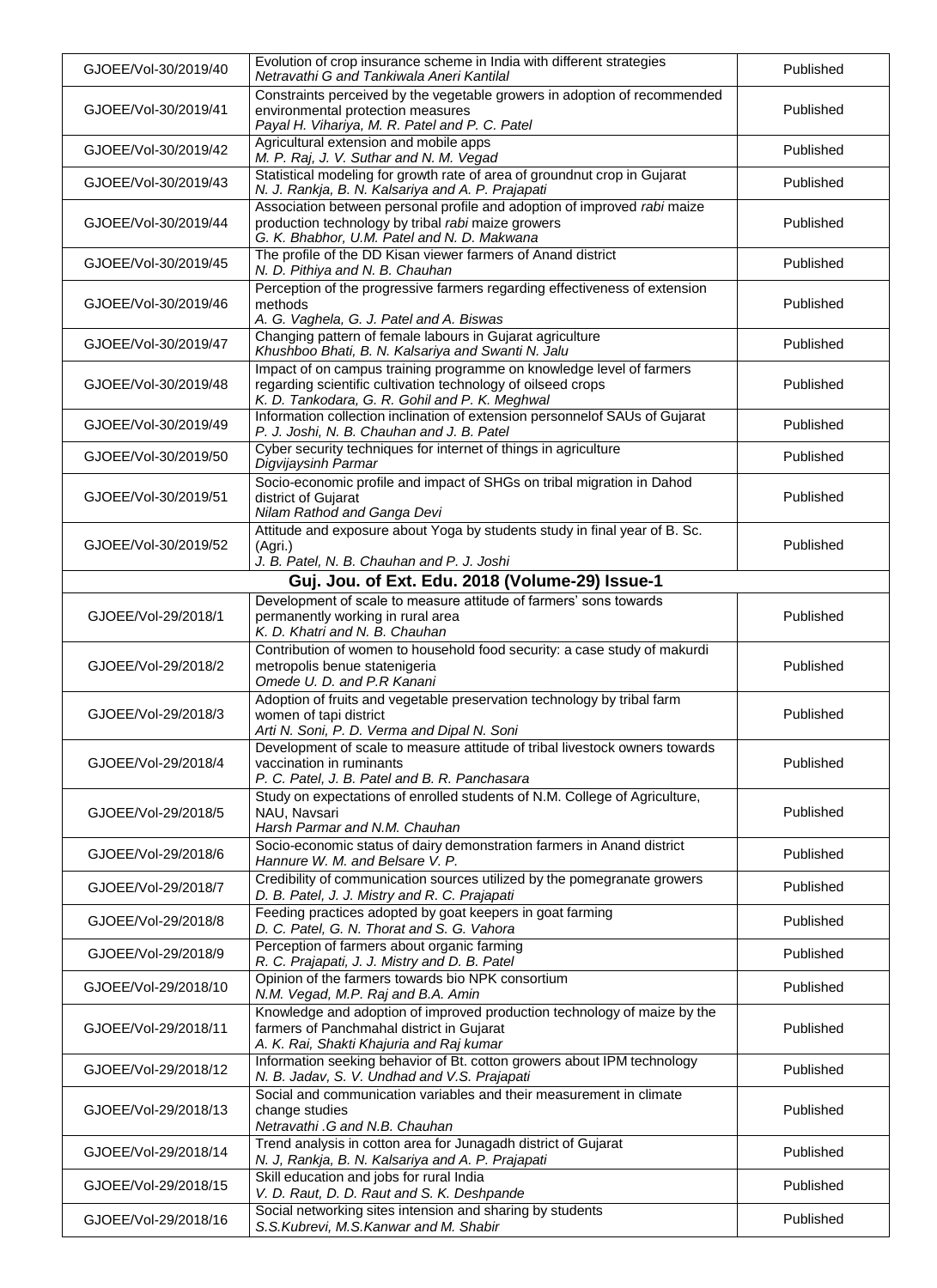|                                                 | Impact of training programme on knowledge level of farmers regarding                                                           |           |  |  |
|-------------------------------------------------|--------------------------------------------------------------------------------------------------------------------------------|-----------|--|--|
| GJOEE/Vol-29/2018/17                            | scientific cultivation technologies of horticultural crops                                                                     | Published |  |  |
|                                                 | K. D. Tankodara, G. R. Gohil and D. S. Thakar                                                                                  |           |  |  |
| GJOEE/Vol-29/2018/18                            | Entrepreneurial behaviour of potato growers<br>Nidhi Tikariha and N. V. Soni                                                   | Published |  |  |
|                                                 | Computer inclination and its relationship with attitude of agricultural personnel                                              |           |  |  |
| GJOEE/Vol-29/2018/19                            | towards e-agricultural portal                                                                                                  | Published |  |  |
|                                                 | Pratik Patel, Mahesh R. Patel and Arvind P. Ninama                                                                             |           |  |  |
|                                                 | Extent of adoption of turmeric growers about scientific cultivation of turmeric                                                |           |  |  |
| GJOEE/Vol-29/2018/20                            | crop<br>T. D. Jadav, M. V. Dalvi and C.D. Pandya                                                                               | Published |  |  |
|                                                 | Constraints experienced by the farmers in adoption of integrated nutrient                                                      |           |  |  |
| GJOEE/Vol-29/2018/21                            | management                                                                                                                     | Published |  |  |
|                                                 | V. D. Desai, J.K. Patel and H.A. Patel                                                                                         |           |  |  |
| GJOEE/Vol-29/2018/22                            | Managing stray livestock using wasteland through information mashups                                                           | Published |  |  |
|                                                 | M. P. Raj, B. A. Amin and N. M. Vegad                                                                                          |           |  |  |
| GJOEE/Vol-29/2018/23                            | Adoption of risk management practices in drip irrigated banana cultivation<br>Krunal D. Gulkari and N. B. Chauhan              | Published |  |  |
|                                                 | Farm women's characteristics and their correlation toward decision making                                                      |           |  |  |
|                                                 | process with respect to animal husbandry practices in Junagadh district of                                                     |           |  |  |
| GJOEE/Vol-29/2018/24                            | Gujarat state                                                                                                                  | Published |  |  |
|                                                 | Kiran Chandravadia, M.K.Bariya and Sandip Kumbhani                                                                             |           |  |  |
|                                                 |                                                                                                                                |           |  |  |
|                                                 | Impact of on campus training programme on farmers in terms of gain in                                                          |           |  |  |
| GJOEE/Vol-29/2018/25                            | knowledge regarding rabi crop production technologies<br>K. D. Tankodara, G. R. Gohil and V. G. Barad                          | Published |  |  |
|                                                 | Knowledge of potato growers under contract farming regarding potato                                                            |           |  |  |
| GJOEE/Vol-29/2018/26                            | production technology                                                                                                          | Published |  |  |
|                                                 | J. J. Mistry, D. B. Patel and R. C. Prajapati                                                                                  |           |  |  |
|                                                 | Constraints faced and suggestion offered by farmers in accessing the                                                           |           |  |  |
| GJOEE/Vol-29/2018/27                            | required information through sms and voice messages                                                                            | Published |  |  |
|                                                 | B. N. Kalsariya, N. J. Rankja and P. S. Gorfad<br>Association between profile of students and their knowledge about krishikosh |           |  |  |
| GJOEE/Vol-29/2018/28                            | N. G. Ghetiya, A. R. Darji and J. B. Patel                                                                                     | Published |  |  |
|                                                 | Adoption of breeding management practices by goat keepers                                                                      |           |  |  |
| GJOEE/Vol-29/2018/29                            | S. G. Vahora, G. N. Thorat and D. C. Patel                                                                                     | Published |  |  |
| GJOEE/Vol-29/2018/30                            | Attitudinal impact of dairy farmers of middle Gujarat towards dairy enterprise                                                 | Published |  |  |
|                                                 | Hemlata Saini and N. B. Chauhan                                                                                                |           |  |  |
| GJOEE/Vol-29/2018/31                            | Knowledge of dairy farmers regarding breeding practices in dairy farming<br>G. N. Thorat, D. C. Patel and S. G. Vahora         | Published |  |  |
|                                                 | Attitude of the farmers towards farmers interest group in Anand district of                                                    |           |  |  |
| GJOEE/Vol-29/2018/32                            | Gujarat                                                                                                                        | Published |  |  |
|                                                 | J.B.Patel, N.B. Chauhan and Vinaya Kumar, H. M.                                                                                |           |  |  |
| GJOEE/Vol-29/2018/33                            | Constraints faced by the farmers in adoption of sprinkler irrigation system                                                    | Published |  |  |
|                                                 | Akshaya Ghintala, G. J. Patel and Vishnu Kumar                                                                                 |           |  |  |
|                                                 | An evaluation of the contribution of conservation agriculture on household                                                     |           |  |  |
| GJOEE/Vol-29/2018/34                            | income of smallholder farmers in Chegutu district of Zimbabwe<br>Munetsi Elvis and Mucharedzeyi Clemence                       | Published |  |  |
|                                                 | Attitude of agricultural personnel towards e-agricultural portal                                                               |           |  |  |
| GJOEE/Vol-29/2018/35                            | Pratik Patel, Jwalit J. Nayak and Mahesh R. Patel                                                                              | Published |  |  |
|                                                 | Knowledge level of the brinjal growers about the production technology of                                                      |           |  |  |
| GJOEE/Vol-29/2018/36                            | brinjal of Banaskatha district of Gujarat                                                                                      | Published |  |  |
|                                                 | Vishnu Kumar, K.D. Solanki and Akshaya Ghintala                                                                                |           |  |  |
| GJOEE/Vol-29/2018/37                            | Market intelligence in agriculture and allied business<br>Reshma Balu Shinde                                                   | Published |  |  |
| Guj. Jou. of Ext. Edu. 2018 (Volume-29) Issue-2 |                                                                                                                                |           |  |  |
|                                                 | Development of the test to measure the knowledge about research                                                                |           |  |  |
| GJOEE/Vol-29/2018/38                            | recommendations of Anand Agricultural University                                                                               | Published |  |  |
|                                                 | K. D. Khatri and Arun Patel                                                                                                    |           |  |  |
| GJOEE/Vol-29/2018/39                            | Relationship between the profile and employability of postgraduate scholars                                                    | Published |  |  |
|                                                 | Omede U. D and P.R Kanani<br>Management and housing of dairy demonstration farms in Anand district                             |           |  |  |
| GJOEE/Vol-29/2018/40                            | Hannure W. M. and Belsare V. P.                                                                                                | Published |  |  |
|                                                 | A boost of organic farming to farmers                                                                                          |           |  |  |
| GJOEE/Vol-29/2018/41                            | V. D. Raut, D. D. Raut and S. K. Deshpande                                                                                     | Published |  |  |
|                                                 | Constraints and suggestions in adoption of value added techniques in potato                                                    |           |  |  |
| GJOEE/Vol-29/2018/42                            | among potato growers                                                                                                           | Published |  |  |
|                                                 | Nidhi Tikariha and N. V. Soni                                                                                                  |           |  |  |
|                                                 | Seasonal incidence of sucking pests with relation to weather parameters in Bt                                                  |           |  |  |
| GJOEE/Vol-29/2018/43                            | cotton<br>D. K. Makwana and J. G. Dulera                                                                                       | Published |  |  |
|                                                 | Smartphone use competence of farmers                                                                                           |           |  |  |
| GJOEE/Vol-29/2018/44                            | Ravi Chaudhari, D.D. Patel and K.G. Khadayata                                                                                  | Published |  |  |